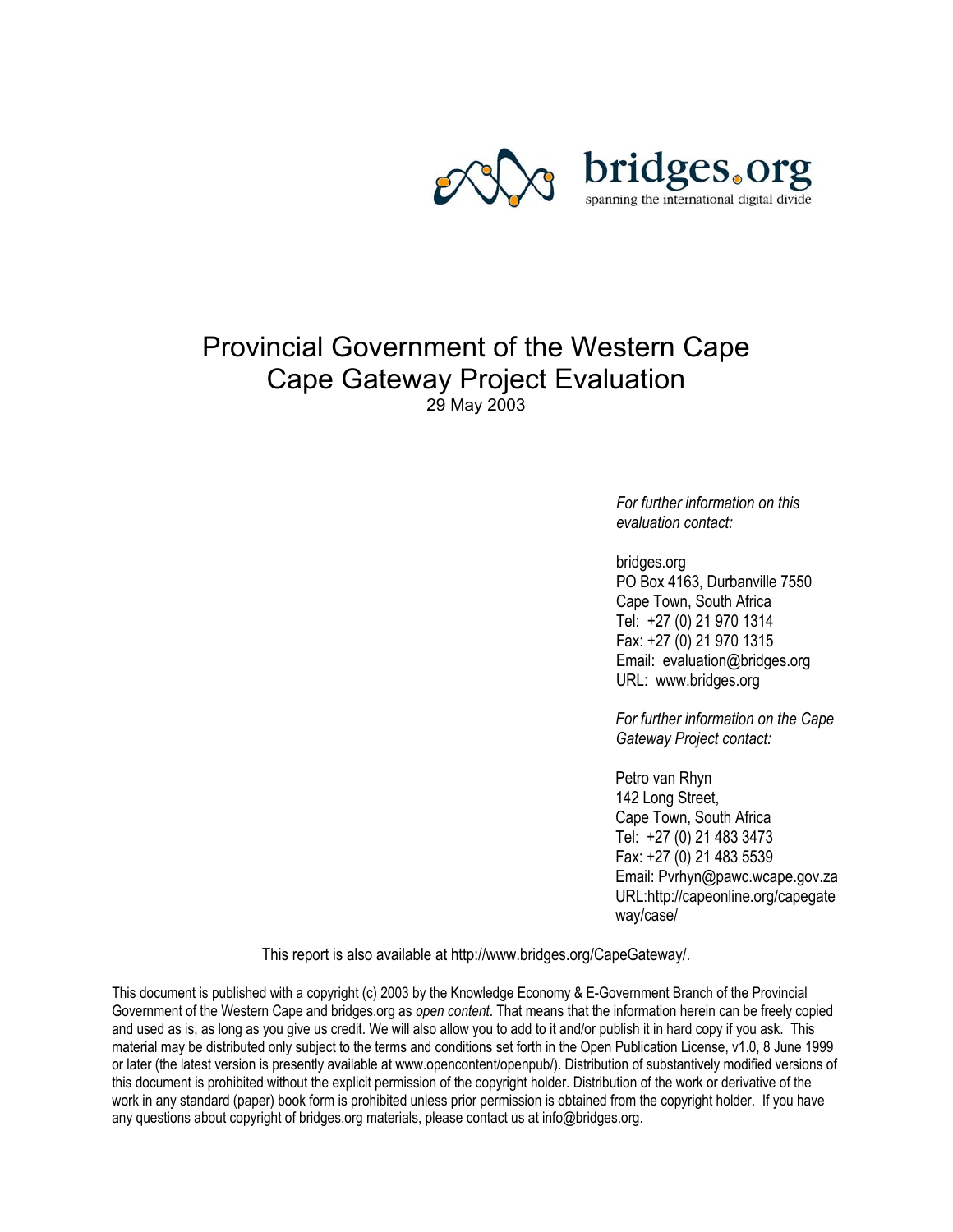## **EXECUTIVE SUMMARY**

The Cape Gateway project is the first step in the staged introduction of e-government in the Western Cape. The establishment of Cape Gateway and its information portal are central to the Provincial Government of the Western Cape's (PGWC) efforts to introduce e-government to the Province. The term "e-government" focuses on the use of information and communications technology (ICT) by governments when applied to the full range of government functions. In particular, the networking effect offered by the Internet and related technologies has the potential to transform the structures and operation of government. The impact of this transformation is felt in improved levels of service delivery, increased efficiency, reduced costs and greater government/citizen interaction. It is generally accepted that a staged introduction of "e-government" practices is the best way to achieve success and overcome resistance to change in what has hitherto been a bureaucratic and cumbersome process. The Western Cape Government has begun a process that will eventually give citizens better access to information by means of a portal , contact (call) centre and walk-in centre where people will be able to access information anywhere and anytime. It established the Cape Online Programme in December 2001 as a vehicle for achieving this.

A key focus of the Cape Online Programme of projects is the delivery of information and services through a networked environment. These are crucial to the establishment of the information society in the Western Cape. Numerous e-government and portal initiatives are at varying stages of formulation and implementation at national, provincial and local government level in South Africa. The PGWC undertook an e-government e-readiness assessment to ascertain how existing national e-government initiatives would interrelate with provincial government attempts to coordinate e-government service. The overall vision of Cape Gateway is to provide access to government services within a clearly defined and executed e-government strategy. It does so via Cape Gateway Operations (which comprises a walk-in centre and a contact centre operational during office hours) and Cape Gateway Development (comprising the portal, operational 24/7/365). E-government is not just about service delivery through another channel, it is about improved service delivery. Also, it is about more than just the introduction of technology to the process, it is about an underpinning approach to the way(s) in which people have access to information. These are attempts to improve the efficacy of public administration service delivery, however these changes all take place within broader attempts at public sector reform which include steps to improve internal efficiencies, processes and begin adjusting processes and perspectives to take into account the manner in which information technology is changing the way the public administration is being run.

The overall objective for the bridges.org evaluation was to gauge the effectiveness of the project to provide information to citizens, business and government customers with Cape Gateway as a single point of access via the following channels, a portal, walk-in centre and contact (call) centre. This evaluation looked at two main questions:

- ⇒ **Best practice.** Did the Cape Online Programme implement accepted best practice principles in the Cape Gateway portal? If not, what is needed to put the portal in line with international best practice?
- ⇒ **Real access.** Will the Cape Gateway portal give the citizens of the Western Cape Province *Real Access* to online government information?

The evaluation found that the Knowledge Economy & E-Government (KEEG) Branch of the PGWC has consistently tried to adopt best practice in their work, and to take full cognizance of the needs of the citizens of the Western Cape. Their methodology has been externally focused and driven by customer demand. They have met all of the *Real Access* criteria set by the evaluators, and are committed to passing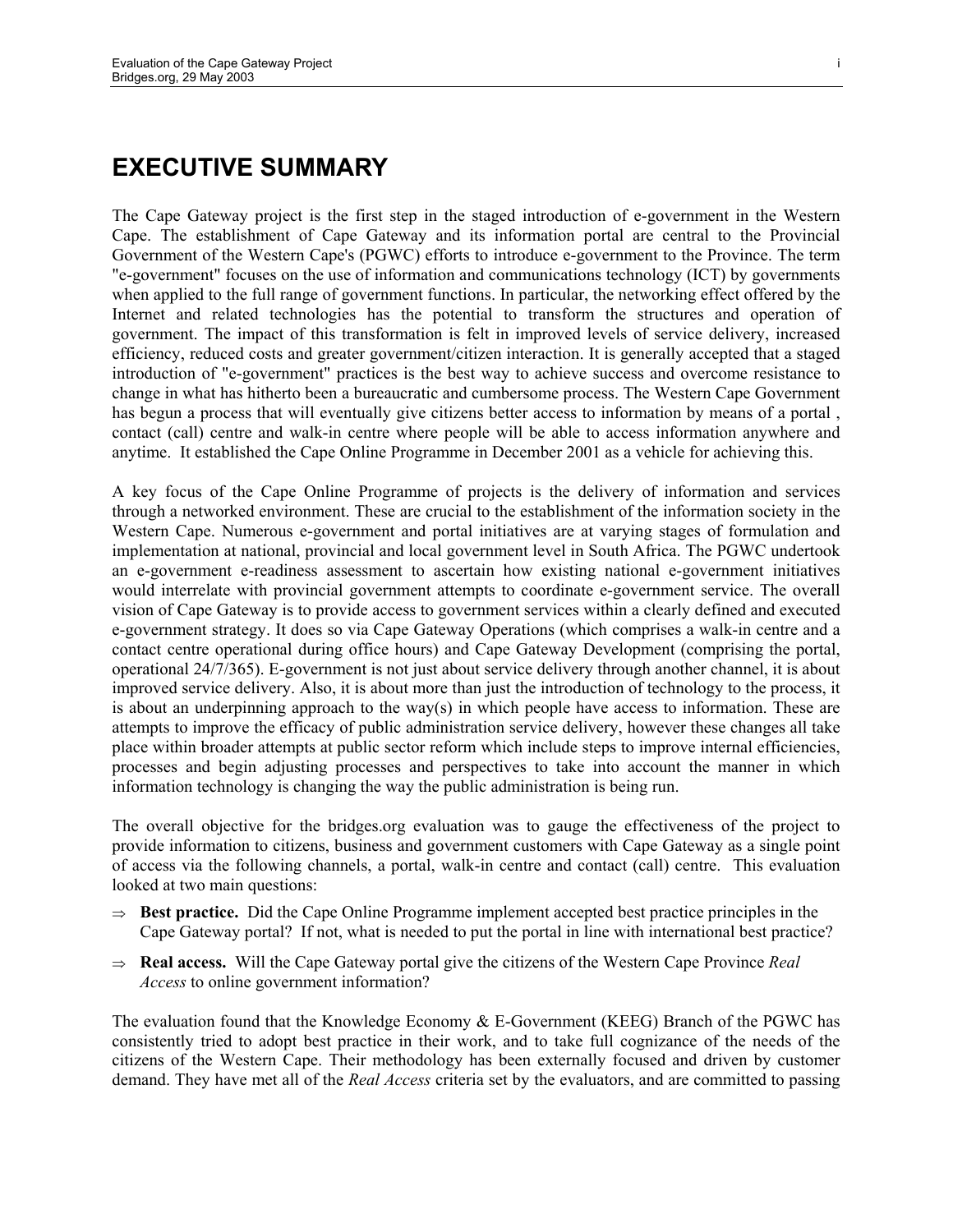on the fruits of their work to others engaged in this kind of work, and at little or no cost. They have encountered a number of obstacles, the majority from external bodies and out of their control. Wherever possible they have overcome these obstacles and the lessons learned will be invaluable for the later stages of this project and others that KEEG and the PGWC will undertake in the future. Principally, the need for more flexible and informal structures in the Provincial Government, the removal of bureaucratic hurdles, and increased awareness of the benefits that ICT and e-government can bring for all citizens and members of government are all issues that need to be addressed.

The main findings of this evaluation are that the Cape Gateway Portal project will achieve its objective of delivering government information to the public and that the project adopted best practice wherever possible. There were a number of valuable lessons learned from the project that can be applied to further deployment of government portals in developing countries. A number of obstacles to technology use have also been identified which will need to be overcome in order to promote the efficient implementation and widespread adoption of the portal.

Even with a short timeframe and despite several setbacks, largely outside the control of the implementing team, the project has achieved a number of key deliverables. The walk-in centre and contact (call) centre will be launched in June 2003. The portal itself is expected to go live in December 2003. The project has been an overall success in that it accomplished its goals to provide the citizens of the Western Cape with better access to accurate, up to date information about government. The government has also gained the benefit of experience, which has been documented through this report. It is important that the project now complete its final stages by building on the lessons learned. In addition, the valuable lessons learned from this experience should be disseminated outside the Western Cape so that others can benefit from the KEEG Team's experience.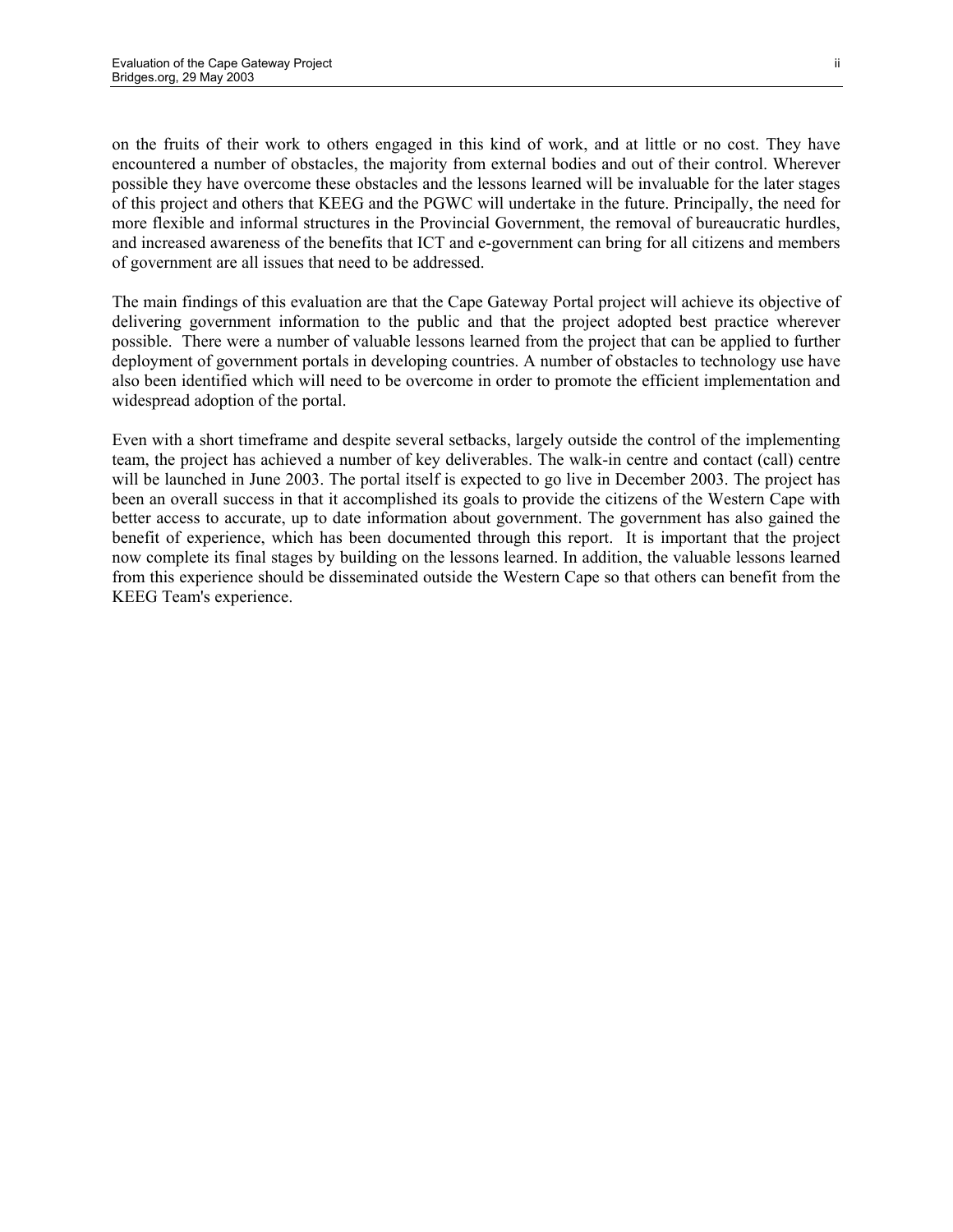# **ACKNOWLEDGEMENTS**

We would like to thank all of the staff at Cape Gateway Project and members of the Knowledge Economy & E-Government Branch of the Provincial Government of the Western Cape who gave up time in their busy schedules to be interviewed and provide us with documentary information about the project for this evaluation. In particular we would like to thank Dr. Harold Wesso, Head of the Knowledge Economy & E-Government Branch, for allowing us free access to his Branch and staff, and for giving us the opportunity to evaluate this innovative project. Throughout the evaluation Dr. Wesso's strong direction has been evident, and we applaud his leadership as a local champion for technology use in a way that will ultimately benefit all citizens of the Western Cape Province. We would also like to thank Petro van Rhyn and Nikki Fielies for organising the on-site visits and interviews.

# **TABLE OF CONTENTS**

|                             | <b>EXECUTIVE SUMMARY</b>                                                                                                                                       |                 |
|-----------------------------|----------------------------------------------------------------------------------------------------------------------------------------------------------------|-----------------|
|                             | ACKNOWLEDGEMENTS                                                                                                                                               | 111             |
|                             | <b>TABLE OF CONTENTS</b><br><u> 1989 - Johann Stoff, deutscher Stoffen und der Stoffen und der Stoffen und der Stoffen und der Stoffen und der</u>             | 111             |
|                             | <b>INTRODUCTION</b><br>$\frac{1}{\sqrt{1-\frac{1}{2}}\left(1-\frac{1}{2}\right)}$                                                                              |                 |
| $\mathcal{D}_{\mathcal{L}}$ | ABOUT THE CAPE GATEWAY DEVELOPMENT PROJECT                                                                                                                     | $\overline{2}$  |
| 2.1                         | DUT THE CAPE GATEWAY DEVELOPMENT PROJECT<br>Cape Gateway project overview within the Cape Online Programme of projects                                         | $\overline{2}$  |
| 2.2                         | The institutions involved                                                                                                                                      | $\overline{4}$  |
| 2.3                         | The target audience for the portal                                                                                                                             | 5               |
| 2.4                         |                                                                                                                                                                | 5               |
| 2.5                         |                                                                                                                                                                | 6               |
| 2.6                         | Deliverables<br><u> 1980 - Jan James James Barbara, politik eta idazlea (h. 1980).</u>                                                                         | 6               |
| $\overline{3}$              |                                                                                                                                                                | $\overline{7}$  |
| 3.1                         |                                                                                                                                                                | $\overline{7}$  |
| 3.2                         | Real Access evaluation<br>Limitations of this evaluation                                                                                                       | $\overline{7}$  |
| 3.3                         |                                                                                                                                                                | 9               |
| $\overline{4}$              | RESULTS OF THE BEST PRACTICE EVALUATION<br>$\frac{10}{\sqrt{311}}$                                                                                             |                 |
| 4.1                         | Do some homework and learn from best practice in the field ______________________                                                                              | 10              |
| 4.2                         | Build a solid foundation<br><u> 1989 - Johann Stoff, deutscher Stoff, der Stoff, der Stoff, der Stoff, der Stoff, der Stoff, der Stoff, der S</u>              | 10              |
| 4.3                         |                                                                                                                                                                |                 |
| 4.4                         |                                                                                                                                                                | 12              |
| 4.5                         |                                                                                                                                                                |                 |
| 4.6                         |                                                                                                                                                                |                 |
| 5                           | 6 Critically evaluate efforts and adapt as needed<br>RESULTS OF THE REAL ACCESS EVALUATION                                                                     |                 |
| 5.1                         | Physical access to technology<br><u> 1989 - Johann Barnett, fransk politiker (d. 1989)</u>                                                                     | 15              |
| 5.2                         | Availability and use of relevant content                                                                                                                       | $\frac{16}{10}$ |
| 5.3                         | Appropriateness and use of the portal for information collection from citizens                                                                                 | 17              |
| 5.4                         | Appropriateness of portal to local conditions ___________________________________                                                                              | 17              |
| 5.5                         |                                                                                                                                                                |                 |
| 5.6                         | Sustainability of portal by government<br><u> Alexandria de la contrada de la contrada de la contrada de la contrada de la contrada de la contrada de la c</u> | 18              |
| 5.7                         | Skills required by citizens in order to use the portal effectively__________________________________                                                           | 18              |
| 5.8                         | Reliability of the portal                                                                                                                                      | 19              |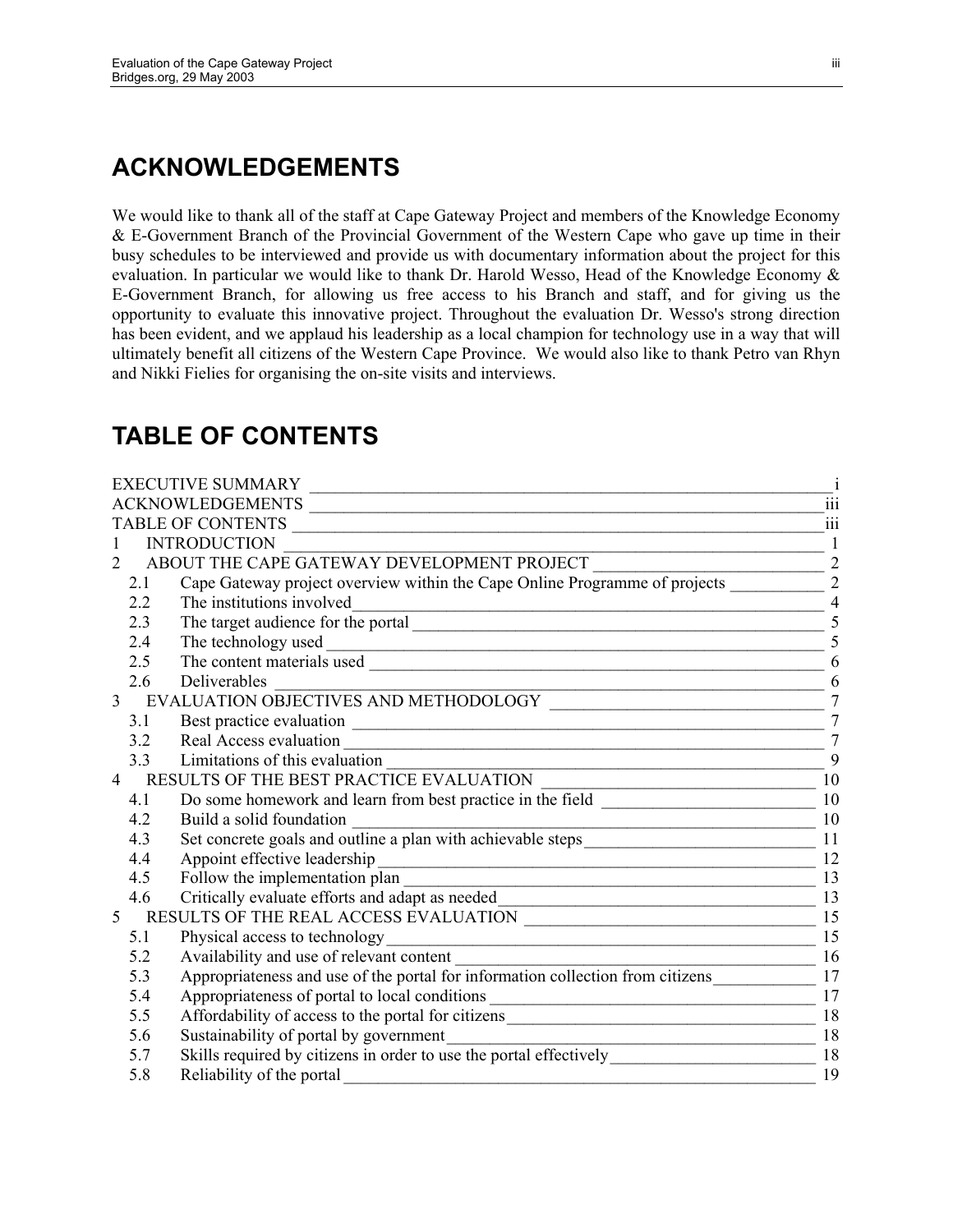|   | 5.9      | Integration of the portal and online government information into customers and citizens daily |    |
|---|----------|-----------------------------------------------------------------------------------------------|----|
|   | routines |                                                                                               | 19 |
|   | 5.10     | Socio-cultural factors that affect technology use                                             | 20 |
|   | 5.11     | Confidence in technology use in terms of privacy, security, or cybercrime                     | 20 |
|   | 5.12     | Public enthusiasm for technology use                                                          | 20 |
|   | 5.13     | The effects of the national legal and regulatory framework on technology use                  | 21 |
|   | 5.14     | Public support of government activities and political will in government to enable widespread |    |
|   |          | technology use throughout society                                                             | 21 |
|   | 5.15     | Relevance to the citizens of the Western Cape                                                 | 22 |
|   | 5.16     | Impact of the portal on the community and larger society                                      | 22 |
| 6 |          | MAIN FINDINGS, LESSONS LEARNED, CONSTRAINTS AND OPPORTUNITIES                                 | 24 |
|   | 6.1      | Key findings of the evaluation                                                                | 24 |
|   | 6.2      | Unforeseen constraints and challenges arising that need to be addressed                       | 25 |
|   | 6.3      | Key lessons learned in this project and opportunities for the future                          | 27 |
|   |          | <b>CONCLUDING REMARKS</b>                                                                     | 30 |
| 8 |          | DOCUMENTATION REVIEWED AND PARTICIPANTS INTERVIEWED                                           | 31 |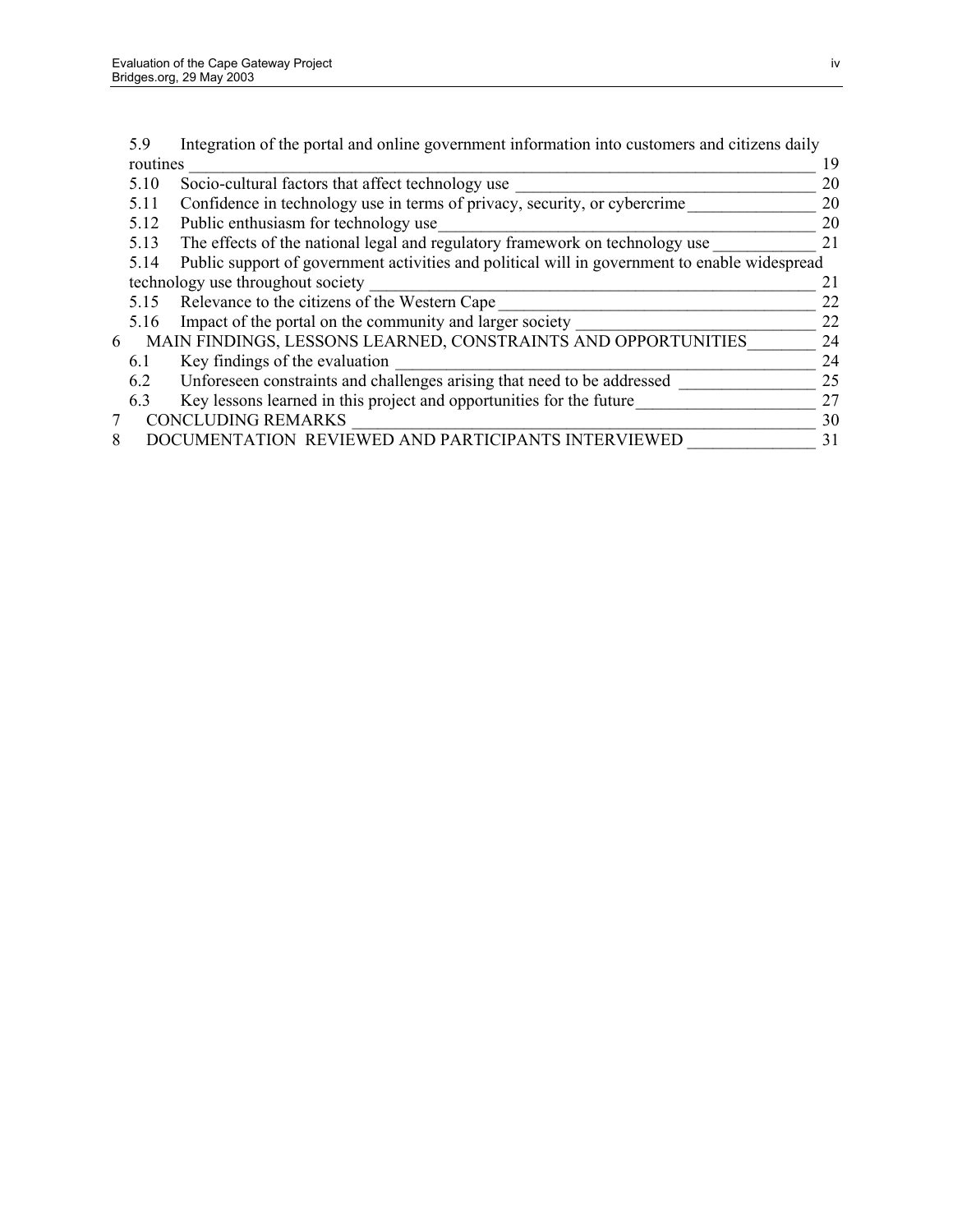## **1 INTRODUCTION**

In May 2001 the Provincial Government of the Western Cape (PGWC) of South Africa published a White Paper entitled "Preparing the Western Cape for the Knowledge Economy of the 21st Century" in order to align its strategies and projects to take best advantage of an ever more pervasive information society. The importance of such a long-term vision for countries and regions that have identified these trends and begun to equip themselves to take advantage of these developments cannot be underestimated. However, for countries and regions that have not taken such a long-term view, and are ill-equipped to take advantage of these developments, the potential exists to dramatically increase existing poverty, inequality and marginalisation. The Provincial Government has taken the long-term view and identified the potential that the effective use of information and communication technology (ICT) offers and developed the Cape Online Programme of projects. The programme consists of a number of discrete yet related projects spearheaded by the Knowledge Economy & E-Government (KEEG) Branch within the Department of Economic Development and Tourism of the PGWC. The overall focus of the programme includes improving internal efficiencies in service delivery, enhancing the overall competitiveness of the region, and improving the lives of the Western Cape citizens through improved access to government content and services. It does so via Cape Gateway Operations (which comprises a walk-in centre and a contact centre operational during office hours) and Cape Gateway Development (comprising the portal, operational 24/7/365). The overarching Cape Online programme and the Cape Gateway Development project were launched in December 2001.

The Cape Gateway project is the first step in the staged introduction of e-government in the Western Cape. The project centers on developing an information resource which will be accessible to the public through an online portal, a telephone contact centre and a centrally located walk-in resource centre in Cape Town. The establishment of the Cape Gateway information portal is central to the PGWC's efforts to introduce e-government to the Western Cape Province. The term "e-government" focuses on the use of ICT by governments when applied to the full range of government functions. In particular, the networking capability offered by the Internet and related technologies has the potential to transform the structures and operation of government. The impact of this transformation is felt in improved levels of service delivery, increased efficiency, reduced costs and greater government/citizen interaction. It is generally accepted that a staged introduction of "e-government" practices is the best way to achieve success and overcome resistance to change in what has hitherto been a bureaucratic and cumbersome process.

Bridges.org was engaged to conduct an independent evaluation of the Cape Gateway Development project and more specifically, bridges.org was tasked with evaluating the strategies and actions that have been implemented to develop the portal element. Information was collected during site visits and interviews during February and March 2003 after careful consideration of the relevant strategy documents and progress reports compiled to date, and which were made available to the evaluators. Bridges.org did not assess the project management methodology of the portal project, but rather evaluated the approach taken to date, especially in relation to whether the project delivered what is called *Real Access* to online government information to citizens.

This evaluation report presents the lessons learned in this project so far, provides feedback on implementation, and is intended as a resource for planning and implementing future steps in the Cape

l

<sup>&</sup>lt;sup>1</sup> For full details see list of documents reviewed in Section 8.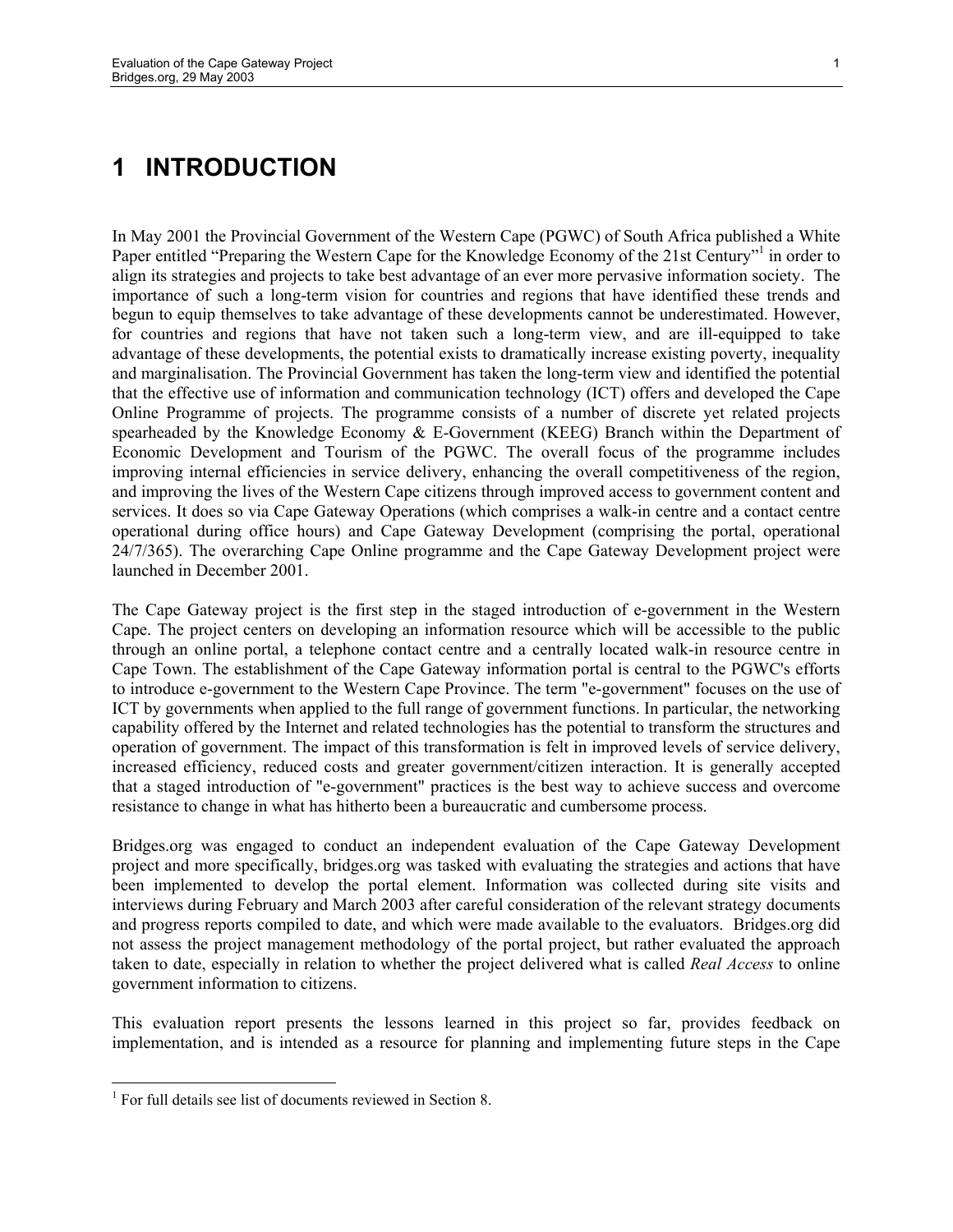Online Programme and related initiatives. The intended audience for this evaluation includes members of the PGWC and KEEG, and others engaged in similar initiatives.

# **2 ABOUT THE CAPE GATEWAY DEVELOPMENT PROJECT**

#### *2.1 Cape Gateway Project overview within the Cape Online Programme of projects*

A key focus of the Cape Online Programme of projects is the delivery of information and services through a networked environment. Numerous e-government and portal initiatives are at varying stages of formulation and implementation at national, provincial and local government level in South Africa. The PGWC undertook an e-government e-readiness assessment to ascertain how existing national egovernment initiatives would interrelate with provincial government attempts to coordinate e-government service delivery. The overall vision of Cape Gateway is to provide access to government services within a clearly defined and executed e-government strategy. A diagram showing the elements of the Cape Online Strategy is below. E-government is not just about service delivery through another channel, it is about improved service delivery. Also, it is about more than just the introduction of technology to the process, it is about an underpinning approach to the way(s) in which people have access to information. These are attempts to improve the efficacy of public administration service delivery, however these changes all take place within broader attempts at public sector reform which include steps to improve internal efficiencies, processes and begin adjusting processes and perspectives to take into account the manner in which information technology is changing the way the public administration is being run.

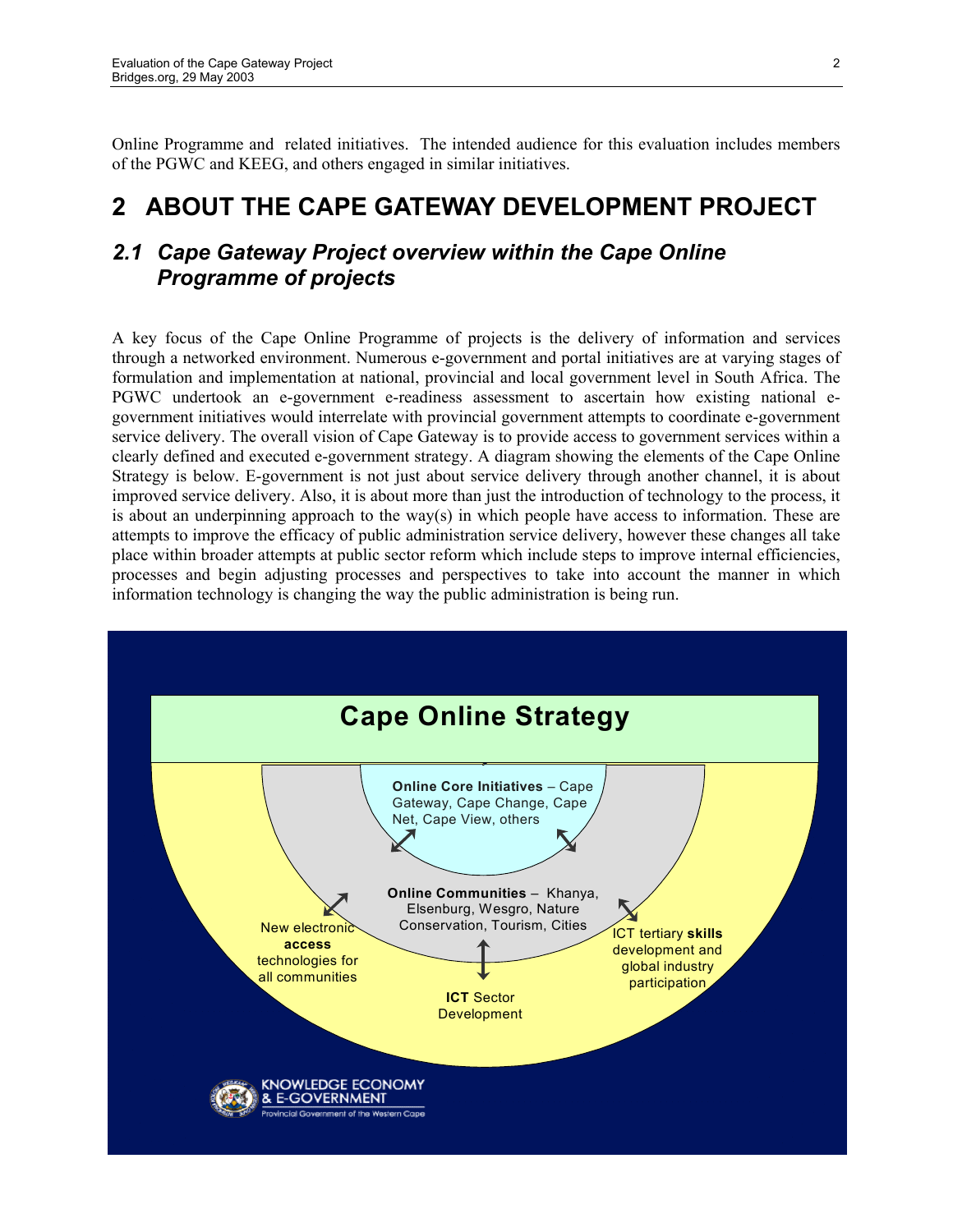If successful, the programme could transform the nature of interaction between government and recipients of services in the Western Cape. By creating a mechanism through which citizens and business can experience seamless integrated government, the initiative could also have a profound effect on the current structures and processes of government, pushing existing institutions towards greater economies of scale, efficiency and service delivery improvement. The internal information and communications environment within government could also be transformed, enabling internal users to benefit equally from the system. In addition, by streamlining and modernising government, Cape Gateway could enhance the role that the Western Cape, and perhaps South Africa, can play within the global community, possibly increasing foreign direct investment and strengthening our global competitive edge. It could stimulate citizen confidence in the e-environment and therefore grow the local ICT sector and e-commerce industry.

On the 25th of July 2001 the Provincial Cabinet approved the establishment of the Knowledge Economy & E-Government (KEEG) Branch of the PGWC. Its vision is: "To provide a vision, leadership, policy, strategy and operational direction in order to promote E-Government and to get the Western Cape online, to ensure that the Province, its citizens and its businesses derive maximum benefit from the Knowledge Economy".

As part of its strategy, KEEG developed the Cape Online Programme. Its vision is: "To develop an innovative e-environment, which facilitates a competitive knowledge-based economy that promotes economic growth and enhances the quality of life of all our people". Its mission is:

- o To enable government,
- o To harness the capabilities of the Internet,
- o To develop knowledge capacity and promote the appropriate use of ICT,
- o To increase internal efficiencies, and
- o To provide a better service to its citizens.

The Cape Gateway project was designed to:

- Provide easy access to quality Government information, resources and services, enabling Government to improve service delivery and to create an enabling environment for economic growth to the benefit of all in the Western Cape. Its mission is:
	- o To provide, manage and maintain easy access to Government information, resources and services.

Cape Gateway is a means of accessing information about government and its services, focused primarily (but not exclusively) on the Western Cape Province. It will have three channels of access:

- A telephone (contact centre) 0860 142 142
- A physical walk-in centre (142 Long Street, Cape Town)
- A web portal (www.capegateway.gov.za)

Facilitated access will also be provided through other agents, including other government offices and authorised NGOs who are:

- Trained to use the web portal
- Trained in government structures, processes and requirements
- Trained in facilitation
- Provided with support in the form of a contact centre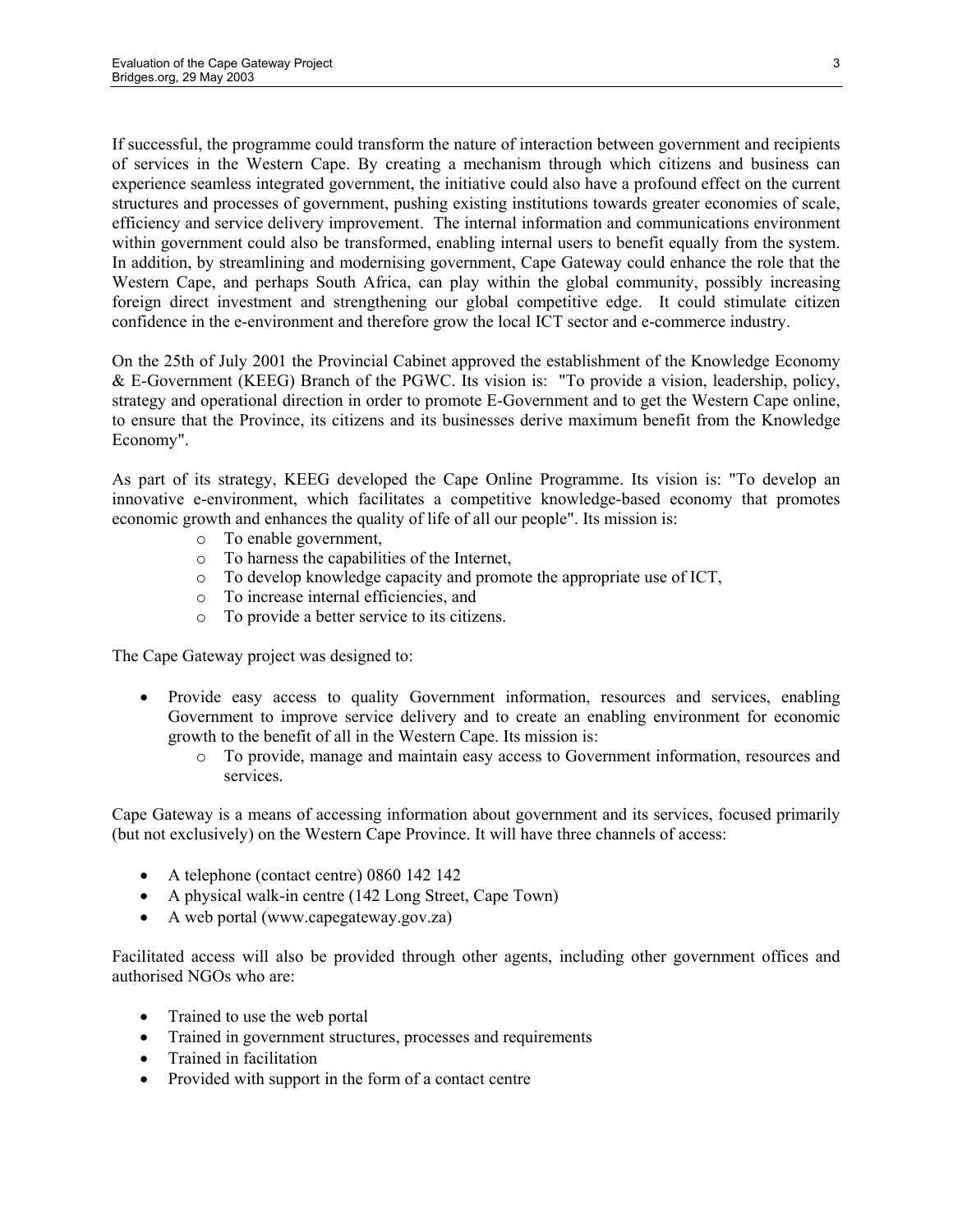The service can be accessed directly by members of the public or access can be facilitated by Knowledge Officers. The portal will provide multi-lingual content in English, Afrikaans and Xhosa. Content and services described are provided and maintained directly by the government departments responsible for them, and are compliant with standards for quality, reliability, breadth and depth. Follow-up with users by Cape Gateway staff will be part of standard operating procedures to ensure fulfillment of user needs and to monitor product effectiveness. The Cape Gateway design is centred around citizen needs through identified life events and life stages. The Cape Gateway is not a citizens' advice centre or a complaints department.

The envisaged benefits of the Cape Gateway are:

- It will be convenient. Each channel provides a single point of access to government information in the Western Cape. It will be available 24/7 online, available geographically anywhere via telephone, and available at no cost via the walk-in centre.
- It will be simple to use. It will be staffed by friendly, knowledgeable, trained facilitators. The information will be provided in normal language, organised from a user's perspective (i.e. not from a government perspective).
- It will be empowering. It will enable anyone to access and use government services more efficiently with the least amount of effort. It will help users articulate their needs and link them to information and services that fulfill those needs. It will target the most frequently requested and used information and services (i.e. it is not designed for government specialists or experts).

## *2.2 The institutions involved*

The Cape Gateway Portal Task Team has representatives from every Department and Ministry of the PGWC as follows:

- Provincial Administration of the Western Cape/ The Premier's Office
	- o IT Services
	- o Communications
	- o Legal Services
	- o Human Resource Management
- Community Safety
- Cultural Affairs and Sport
- Development Planning
- Economic Development and Tourism
- Education
- Environmental Affairs and Planning
- Health
- Local Government
- Housing
- Social Services and Poverty Alleviation
- Transport and Public works
- Agriculture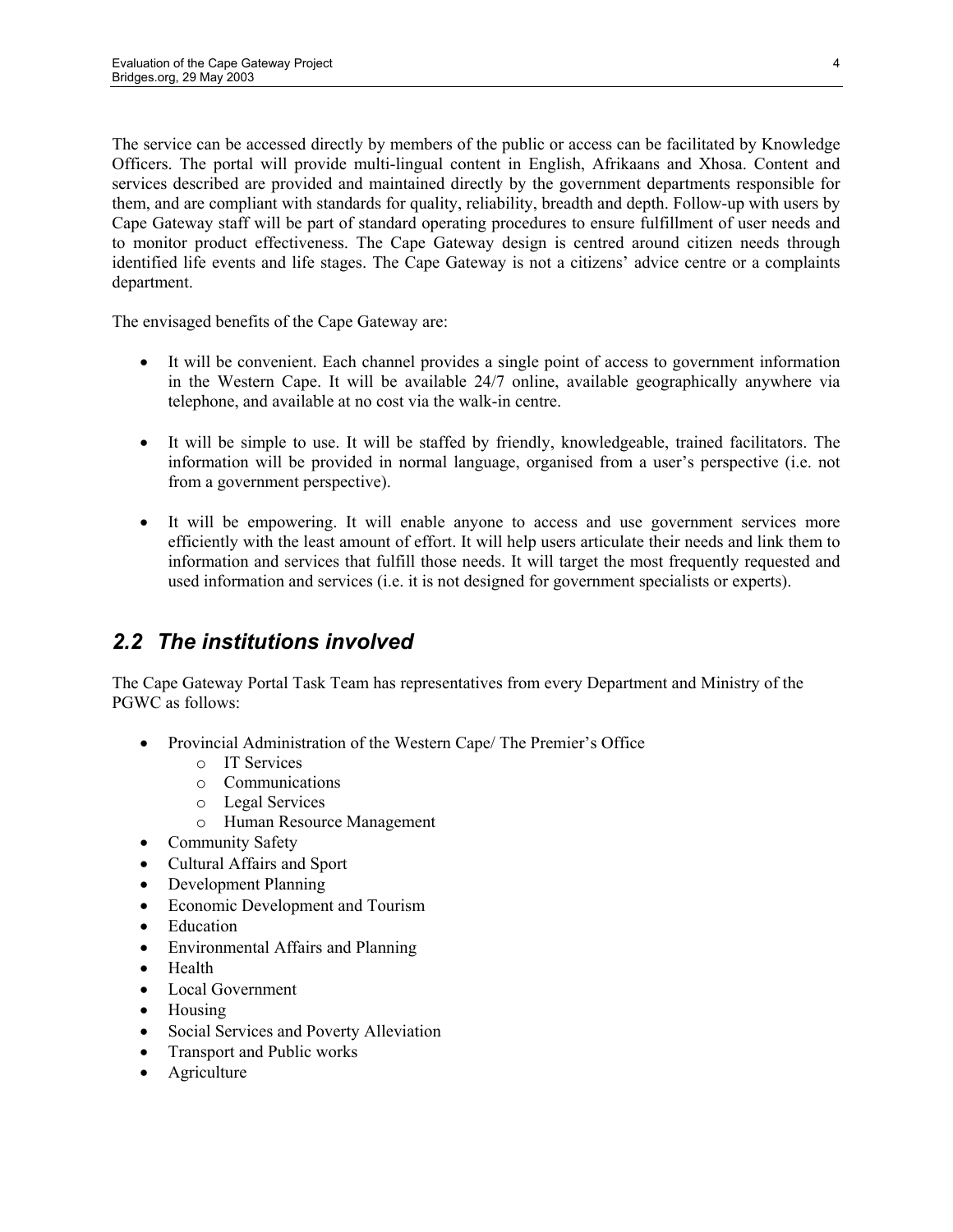In addition, the team has worked closely with local government, specifically the City of Cape Town, and they have developed a Memorandum of Understanding. They have consulted with the (national) Department of Public Service and Administration and other Provincial Governments, and wherever possible have developed relationships designed to encourage other departments to participate fully in the programme, including the establishment of a Portal Task Team representatives and content custodians and web authors. Most importantly the team have developed a close relationship with the State IT Agency (SITA), who will manage the Oracle server on which the portal runs. The Portal Task Team currently numbers around 30 people representing all of the Provincial Departments. At the national level, the Cape Gateway Project fits well with South African Government objectives. In his State of the Nation Address in February 2003, President Thabo Mbeki stressed the need to expedite the use of modern communication and information technology in the fields of education, health, commerce and e-government. President Mbeki said, *"The effective delivery of the expanded services to the people requires that we improve the efficiency of the public service. Without an efficient and effective public service, it will be impossible for us to register the advances that we are capable of. Again, this will require that we make a number of determined interventions..……. The process to set up a government-wide call centre will be speeded up. In addition, we will start this year to phase in an electronic system, an e-government gateway, in which the directory of government services will be available, according to citizens' needs rather than the silos of the state bureaucracy, an electronic version of the Multi-Purpose Community Centres".* 

Whilst the national government has embarked on a portal programme and is reviewing best practice in egovernment, the evaluators are not aware that the national programme, and its related initiatives, is at as advanced a stage of development as the PGWC programme.

#### *2.3 The target audience for the portal*

The target audience for the portal is the population of the Western Cape Province of South Africa. The population of the Province is assessed at 4.5 million, 9.7% of the country's total. The three principal languages in the Province are Afrikaans 59.2%, English 20%, and Xhosa 19.1%. The Western Cape comprises 10.6 % of South Africa's land area, and the majority of its population, some 2.7 million people, live in the City of Cape Town. The rest are dispersed across 129,370 square kilometers of land in predominantly rural locations. The population of the Western Cape, for the portal's purposes, includes all citizens and residents of the Western Cape, all businesses and organisations in the province or active in the province, members of the Provincial Cabinet, employees of the PGWC and other government entities active in the province, parties and individuals interested in the Western Cape, potential traders, investors, tourists, researchers and others seeking government information or services about the province.

### *2.4 The technology used*

The portal runs from an Oracle database that is managed by and located within SITA. Some local inhouse technical support is provided from within the team, and from the PGWC IT Department. The first version of the system will provide information to people. Later versions will become progressively transactional.

The data system for the contact centre will be able to be modified to take account of the questions asked, and will also record the questions asked to enable feedback and manipulation of data. Management of the contact centre is being outsourced. There will be five agents initially, but the plan is that it could eventually be staffed by up to 30 agents, depending on demand.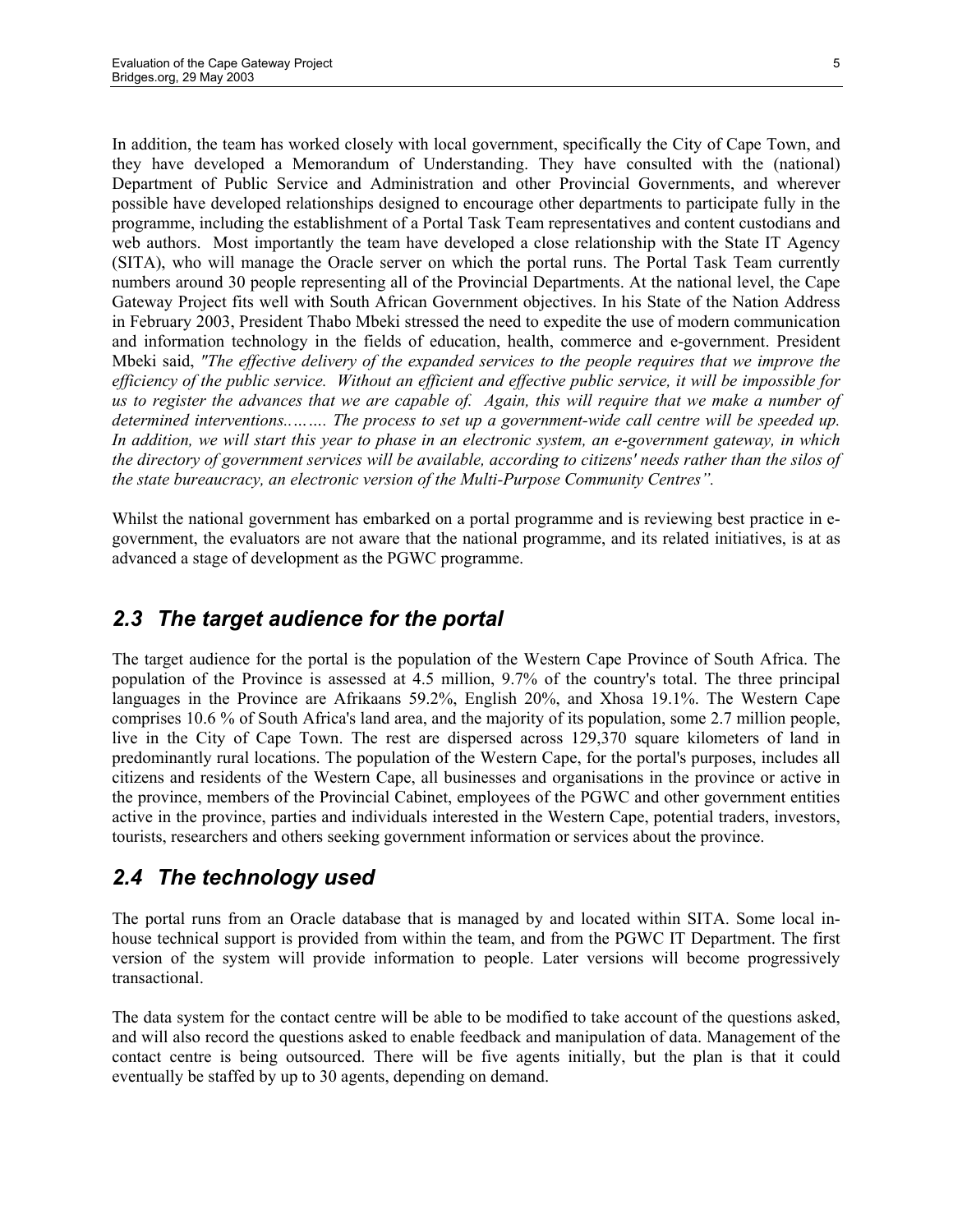### *2.5 The content materials used*

The portal will be used to disseminate information about all government departments and services in the Western Cape, and will also include some information relating to National, Municipal and the City of Cape Town Government. Very little of this information was available in electronic form at the start of the project, and considerable resources have been allocated to creating electronic text and ensuring that the content is of a uniform standard and style. Minimum content standards have been created and circulated to all PGWC Departments, and each department has its own web author and information custodian who works closely with the KEEG team. Much of the content gathering has now been outsourced, with the work taking place within the relevant government departments, but this role is expected to revert to the parent departments in the future. Departmental web custodians have been appointed and are receiving extensive training.

In addition, the team assessed the language requirements for the content - content would have to be available in all three of the predominant local languages - and it undertook a needs assessment market research project at the Klein Karoo Kunstefees (an arts and culture festival attended by a wide crosssection of the Western Cape population) in 2002 and 2003. It also supported market research undertaken by the City of Cape Town about information needs in the metropolitan area so that the results could be fed in to the overall framework and extended into the province, thereby benefiting from the research and avoiding duplication of effort.

#### *2.6 Deliverables*

A number of key project deliverables have already been produced, notably:

- A communications strategy has been drawn up that details priorities and actions and guides all further communications and marketing activities;
- IN February and March 2003 the team undertook a high-level road-show within the PGWC to actively canvass support and ensure buy-in from top level management;
- The Knowledge Centre was launched internally on 31 January 2003. It is also serving the general public despite not being launched publicly yet;
- The Contact (Call) Centre is scheduled to be launched in June/July 2003. The tender has been awarded and staff are currently under training;
- Initial preparations for the portal launch are underway. The team is aiming to go live at the end of 2003;
- The Provincial Minister of Finance and Economic Development, Ebrahim Rasool, is an active champion of the project.
- The team has completed an overall project definition and product identity documentation. The document describes what the look and feel of all three access channels will be.
- The first e-newsletter about KEEG and the portal was published in January 2003, and is now published bi-monthly.
- A KEEG information package has been produced.
- Work has commenced on the portal content outline and sub-sections.
- The first set of monthly Project Management reports was produced in January 2003.
- The Design & Usability Project is running on schedule and work has started on the design of the portal architecture.
- The Content Project is proceeding in spite of difficulties getting good content from all 13 Provincial Government Departments.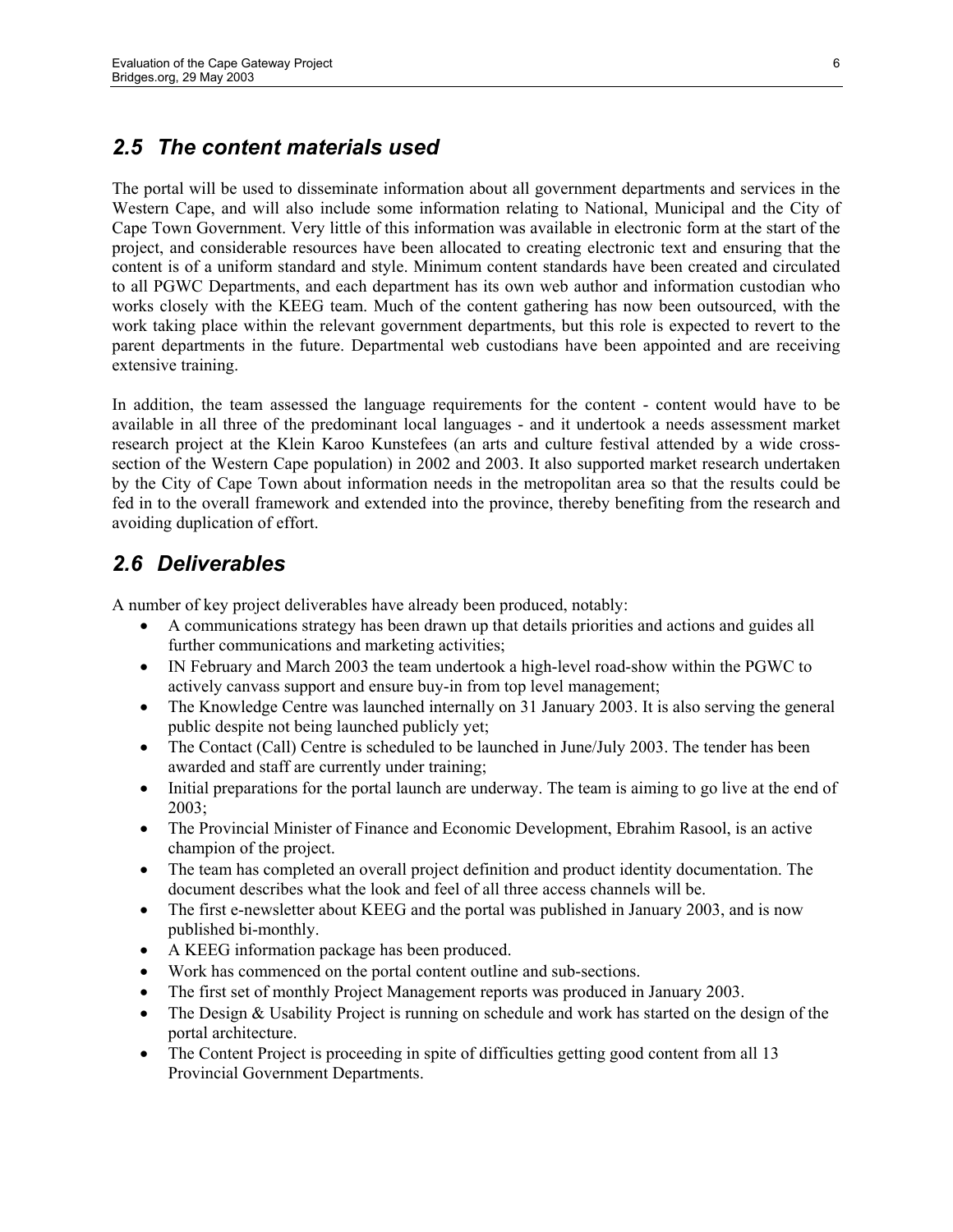• A content management system, Bee (www.bee.gov.za), that enables government contentpublishing teams to publish on the web. Its functionality covers content input, workflow and reporting. The software is freely licensed to all government organisations in South Africa and internationally.

# **3 EVALUATION OBJECTIVES AND METHODOLOGY**

The overall objective for the bridges.org evaluation was to gauge the effectiveness of the KEEG initiative to provide information to citizens, business and government customers via a portal which will provide information via online, walk-in and contact (call) centre access. This evaluation looked at two main questions:

- ⇒ **Best practice.** Did the Cape Online Programme implement accepted best practice principles in the Cape Gateway portal? If not, what is needed to put the portal in line with international best practice?
- ⇒ **Real access.** Will the Cape Gateway portal give the citizens of the Western Cape Province *Real Access* to online government information?

## *3.1 Best practice evaluation*

Bridges.org began the evaluation by reviewing what we already knew about best practice in the field, and then conducted research on the Cape Gateway project itself through a series of interviews and a review of all the available project documentation. We concluded that a project of this kind needs to be evaluated against both best practice criteria, as outlined below, and *Real Access* criteria, as outlined in the following section. The best practice evaluation looked at six key criteria, and asked the following questions. Did the KEEG Team:

- Do some homework and learn from best practice in the field;
- Build a solid foundation;
- Set concrete goals and outline a plan with achievable steps;
- Appoint effective leadership;
- Followed the implementation plan; and
- Critically evaluate efforts and adapt as needed

### *3.2 Real Access evaluation*

It is impossible to gauge the usefulness of a government information portal by merely looking at the strictly technical performance of the equipment and content; it is important to also consider how people use the technology and the content, and what affects their use. It is not really about the technology, it is about the people – the technology and information users. Bridges.org evaluated this project by using a concept it has coined as "Real Access = Real Impact". The idea is that, despite the potential benefits offered by ICT, computers and connections will mean nothing to people in developing countries if they do not *use* it effectively. People may have physical access to very useful technology, but they will not use it if it is not appropriate to their needs, if they cannot afford to use it, if technical support is unavailable, if it adds too much burden to their already busy day (or even if they just perceive that it will), or if there are laws that limit its use. So in order for ICT to have a Real Impact on ground level development, people in developing countries need to have more than just physical access to technology, they need to have Real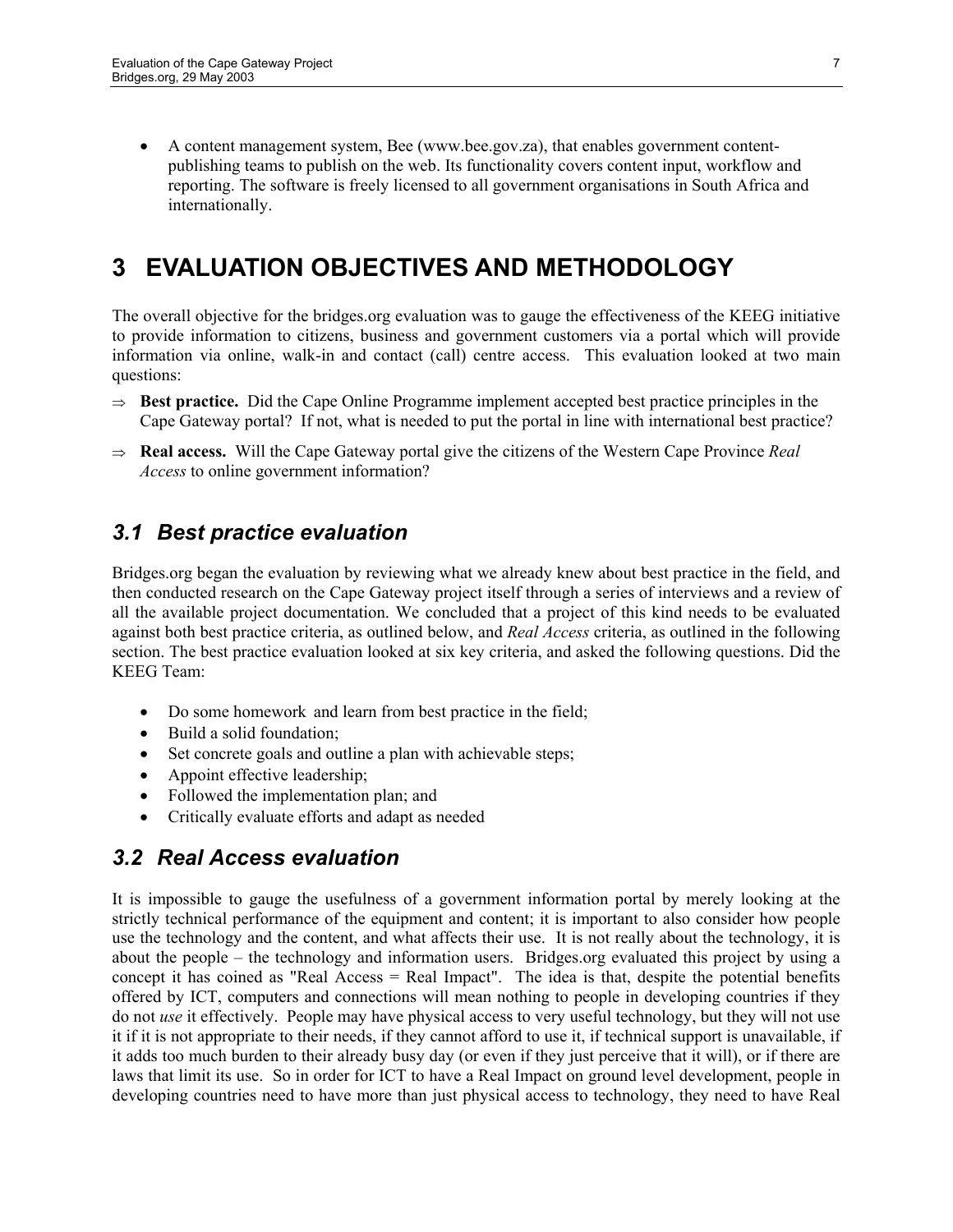Access. Even though the evaluation focused on the technology, it also took into consideration how the project itself was implemented on the ground to the extent that project implementation had an effect on the technology use.

This evaluation considered the following 16 criteria to determine whether the Cape Gateway portal gives the citizens of the Western Cape Province Real Access to online government information:

- (1) Physical access to technology.
- (2) Availability and use of relevant content.
- (3) Appropriateness and use of the portal for information collection from citizens.
- (4) Appropriateness of portal to local conditions.
- (5) Affordability of access to the portal for citizens.
- (6) Sustainability of portal by government.
- (7) Skills required by citizens in order to use the portal effectively.
- (8) Reliability of the portal.
- (9) Integration of the portal and online government information into customers and citizens daily routines.
- (10) Socio-cultural factors that affect technology use.
- (11) Confidence in technology use in terms of privacy, security, or cybercrime.
- (12) Public enthusiasm for technology use.
- (13) The effects of the national legal and regulatory framework on technology use.
- (14) Public support of government activities and political will in government to enable widespread technology use throughout society.
- (15) Relevance to the citizens of the Western Cape.
- (16) Impact of the portal on the community and larger society.

The evaluation involved information collection from background documents and reports, site visits, and unstructured interviews with members of the KEEG team. A detailed list of the documents reviewed and partners and participants interviewed is at Section 8.

- ⇒ *Background documents*: The Western Cape Government provided extensive background documents on the project that explained the history and mechanics of implementation. Key source materials are listed in Section 8.
- ⇒ *Site visits.* Bridges.org staff visited the offices of KEEG on four occasions to observe and interview the partners and participants in their work environments. These visits helped to put the project into context and gave the evaluators a true representation of the levels of commitment and professionalism within the KEEG team.
- ⇒ *Unstructured interviews.* In-depth interviews were conducted using an unstructured approach. The evaluator used initial guiding questions and core concepts initially, but the questions were mainly open and the conversation was allowed to move freely toward any direction of interest that came up. This method was used to explore broad topics and allow the participants to focus on the issues that mattered the most to them.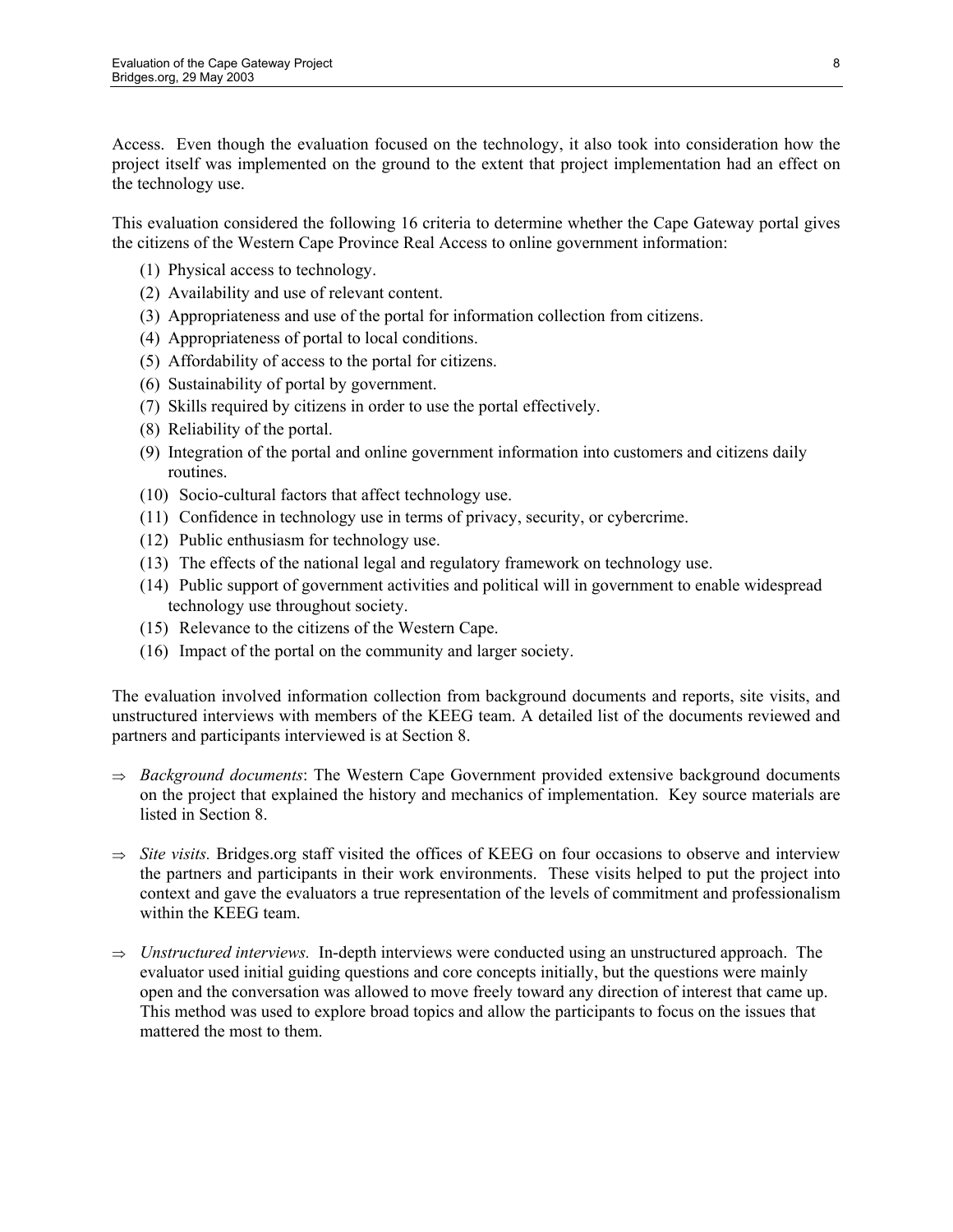## *3.3 Limitations of this evaluation*

There were four limitations to this evaluation, as follows:

- Not all of the phases of the project have been completed, making it difficult to assess the eventual impact of some of the decisions that have already been taken;
- The portal has not gone live yet and we cannot comment on its *actual* impact and fitness for purpose;
- There has not been sufficient time to consult stakeholders in the Portal Task Team; and
- This evaluation does not consider the Project Management techniques used by the team and focuses solely on the *Real Access* and Best Practice evaluation. However, a review of the Project Documentation showed that the team used advanced Project Management techniques and that they had adhered closely to best practice in this particular area.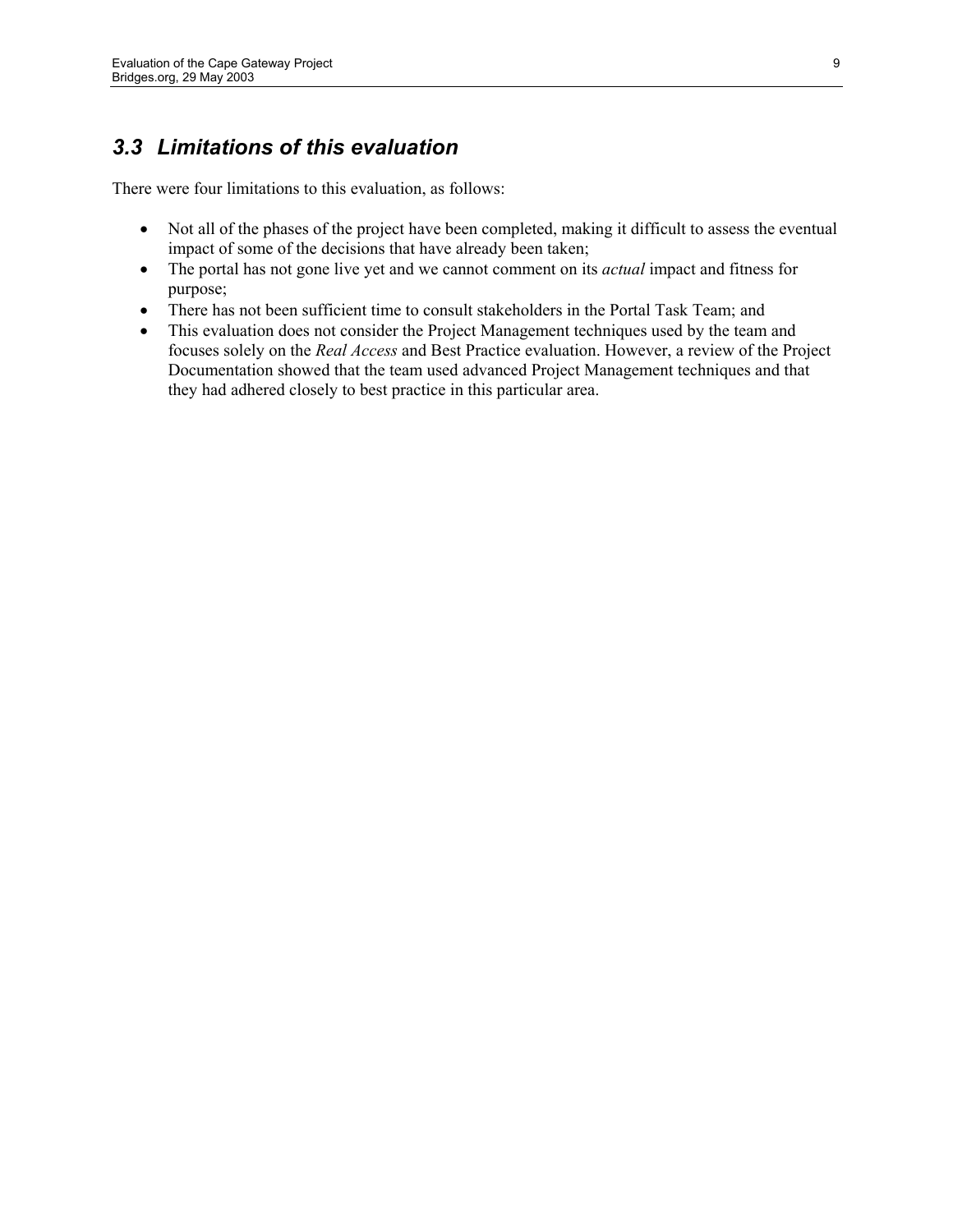# **4 RESULTS OF THE BEST PRACTICE EVALUATION**

## *4.1 Do some homework and learn from best practice in the field*

| <b>Measure</b>   | <b>Comments</b>                                                                                                              |
|------------------|------------------------------------------------------------------------------------------------------------------------------|
| Start by         | At all levels, the KEEG team attempted to follow best practice and learn from lessons learned in similar initiatives,        |
| examining what   | including but not limited to UK Online, India, Australia, Singapore and Germany. They did this by conducting research on     |
| has already been | the web and other sources, meeting with users and developers of portals and call centers, and at the most senior level,      |
| done and draw on | participating in e-government workshops and conferences. Senior team members visited practitioners in Bavaria, Australia,    |
| best practice in | Malaysia and Singapore. They looked at and adapted generic best practice in project management and systems development.      |
| the area.        | In terms of lessons learned from others and practice adopted, the team recognized that e-government programmes are not       |
|                  | static, and that at this stage of the project they should be adopting best practice in portal development rather than e-     |
|                  | government, which would be more relevant in later stages. They also looked at what was happening in national, provincial     |
|                  | and city level initiatives with similar objectives, and from the outset tried to identify potential partners to increase the |
|                  | chance of success and avoid duplication. All members of the project interviewed highlighted the extensive research and       |
|                  | analysis carried out and the attention paid to planning, design and project management. All of this influenced the way the   |
|                  | project was shaped, and resulted in the creation of a system based on user needs that is driven by usability not technology. |
|                  | Research suggests that this project is the only one of its kind in South Africa, and the team is committed to making the     |
|                  | lessons that they have learned available to others.                                                                          |

### *4.2 Build a solid foundation*

| <b>Measure</b>                 | <b>Comments</b>                                                                                                                                                                                                                                                                                                                                                                                                                                                                                                                                                            |
|--------------------------------|----------------------------------------------------------------------------------------------------------------------------------------------------------------------------------------------------------------------------------------------------------------------------------------------------------------------------------------------------------------------------------------------------------------------------------------------------------------------------------------------------------------------------------------------------------------------------|
| Conduct a needs<br>assessment. | The KEEG team undertook a market research project at the Klein Karoo Kunstefees in 2002 <sup>2</sup> and 2003, and supported<br>market research undertaken by the City of Cape Town on user needs so that the results could be fed into the work at<br>provincial level. The team also conducted extensive consultation and needs assessment with government users. Citizens are<br>the portal's primary target, government and the private sector are secondary, but to date there have been more requests for<br>information from government employees than anyone else. |
| Canvass support                | The KEEG team, from Chief Director level down, has canvassed support for the portal at all levels in the Provincial and                                                                                                                                                                                                                                                                                                                                                                                                                                                    |

<sup>&</sup>lt;sup>2</sup> See reference to report in Section 8. The results of the 2003 research are not yet available.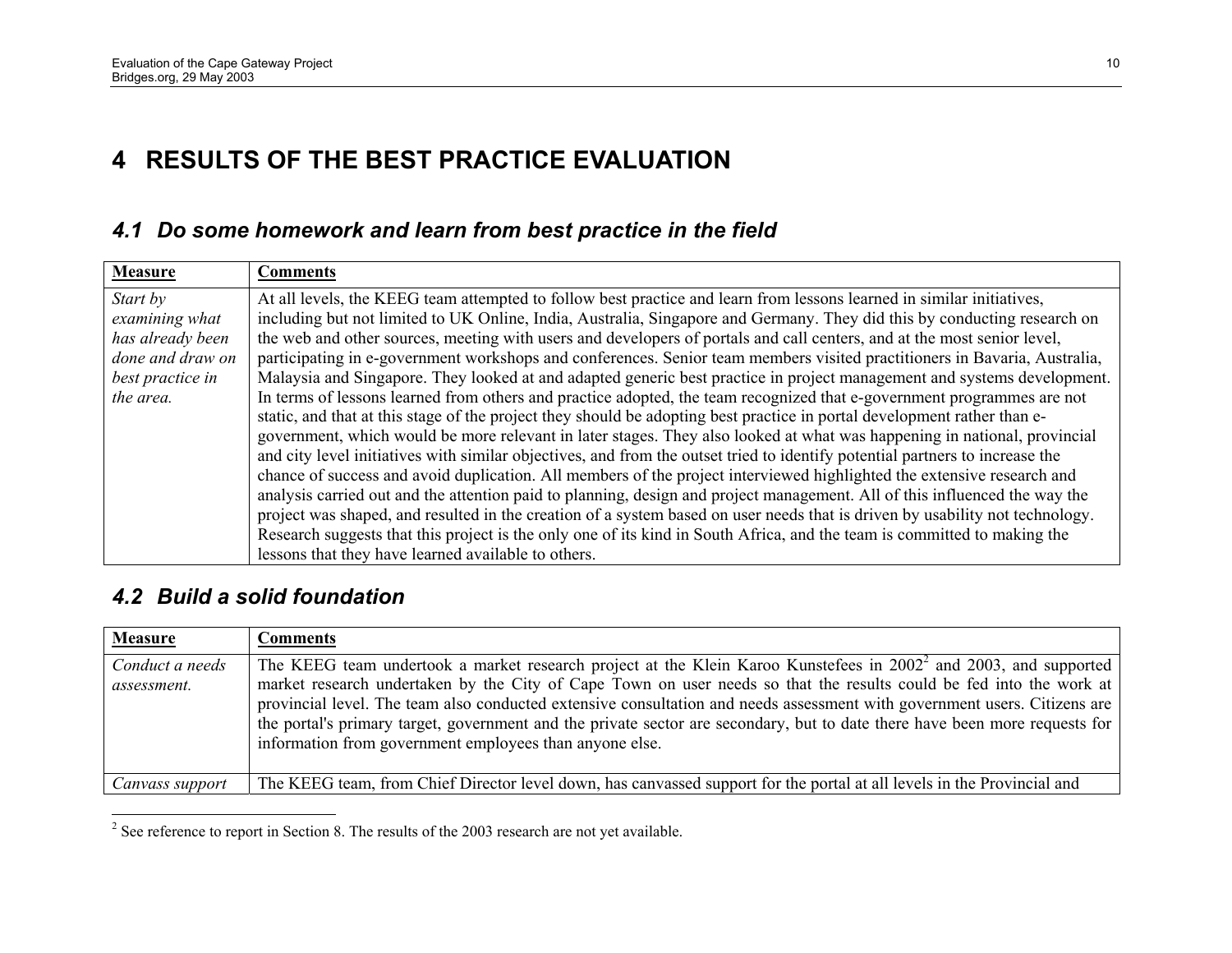| to gain<br>widespread<br>participation and<br>$buy-in.$                            | City of Cape Town Governments. It has also championed the project and sought and was given approval from the Provincial<br>Minister. They have appointed champions in each Provincial Government Department, and these champions attend the<br>Portal Task Team meetings. This is used to facilitate two-way communication.                                                                                                                                                                                                                                                                                                                                                                                                                                                                                                                                                                                                  |
|------------------------------------------------------------------------------------|------------------------------------------------------------------------------------------------------------------------------------------------------------------------------------------------------------------------------------------------------------------------------------------------------------------------------------------------------------------------------------------------------------------------------------------------------------------------------------------------------------------------------------------------------------------------------------------------------------------------------------------------------------------------------------------------------------------------------------------------------------------------------------------------------------------------------------------------------------------------------------------------------------------------------|
| <b>Build partnerships</b><br>with like-minded<br>efforts and avoid<br>duplication. | There is no other work of this kind going on in South Africa at provincial level. With the co-operation of other Provincial<br>Government Departments, KEEG has helped to identify e-government champions in each department. But these people do<br>not always attend each meeting, and do not always get involved. The Department of Education is a strong supporter, and the<br>Department of Local Government and Housing has used the content guidelines created by KEEG to update its website to<br>good effect. The Health Department is behind in content development, but sees involvement in the portal as an opportunity<br>to catch up technologically. Other Departments are slowly warming to the process. The team is also looking at ways of<br>providing access to the portal from other ICT related initiatives in the region, such as the Smart Cape access points, the<br>Libraries project, and others. |
| Conduct an<br>exploratory case<br>study or pilot.                                  | The team has not conducted an explanatory case study or pilot. They have conducted extensive research on relevant subjects<br>and have engaged with those at the leading edge of e-government and portal practice. They also developed a conceptual<br>model of democratic government and ensured that the information flows in the portal reflected what should happen in a<br>truly democratic process.                                                                                                                                                                                                                                                                                                                                                                                                                                                                                                                    |

# *4.3 Set concrete goals and outline a plan with achievable steps*

| <b>Measure</b>                                 | <b>Comments</b>                                                                                                                                                                                                                                                                                                                                                                                                                                                                                                                                                                                                                                                                                                                                                                                                                                                                                               |
|------------------------------------------------|---------------------------------------------------------------------------------------------------------------------------------------------------------------------------------------------------------------------------------------------------------------------------------------------------------------------------------------------------------------------------------------------------------------------------------------------------------------------------------------------------------------------------------------------------------------------------------------------------------------------------------------------------------------------------------------------------------------------------------------------------------------------------------------------------------------------------------------------------------------------------------------------------------------|
| Develop clear<br>guidelines for the<br>portal. | The concept of an information portal is not a new one. In addition to extensive research the Cape Gateway Development<br>Team devoted considerable resources to getting the specification of the portal right. They have based all their work on the<br>premise that the focus must be on usability, and ensuring that the portal can provide information relating to government to<br>all citizens of the Western Cape. The team also recognised that the portal's content policy would need to change and develop<br>over time, and this has been factored into the programme. The clear message from all the Project Definition Documentation<br>is that the project is usability not technology led, is externally focussed, and that at all times the user has priority over<br>functionality. The process involved consultation with all stakeholders, including other government departments, who will |
|                                                | ultimately be responsible for the management of their own content. The portal will either provide information that is<br>contained on other sites, notably National and Local Government information, or point to them, but does not see itself as<br>replacing these other sites. The Portal Task Team liases with other site managers and encourages sharing and transfer of<br>information. All stakeholders have been involved throughout the process in an attempt to foster buy-in and create a team<br>dynamic. The intention is for the portal to provide information about provincial-level government initially and to slowly add<br>information relating to municipality level.                                                                                                                                                                                                                    |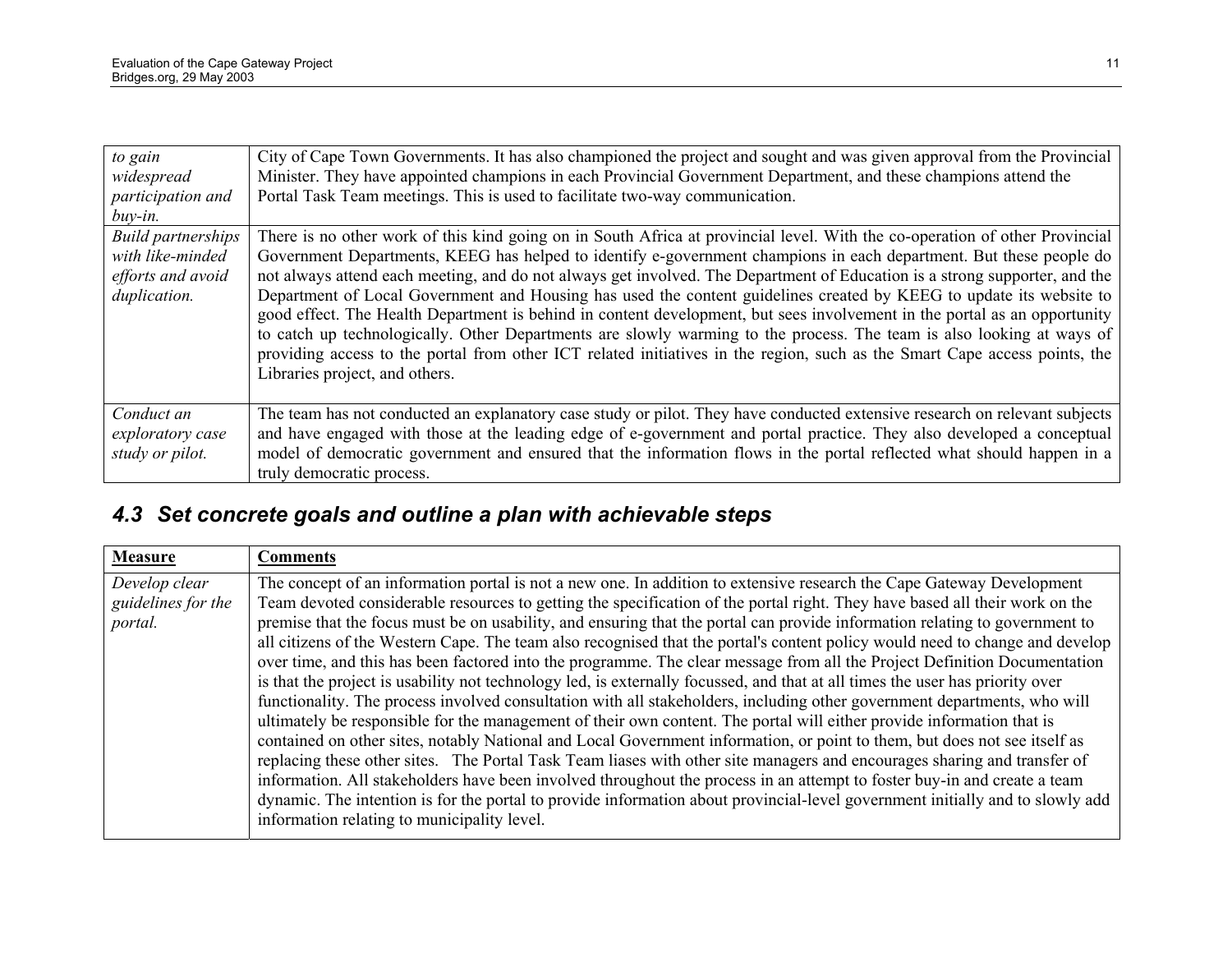| Write a clear<br>project brief.                                                                                             | The Cape Gateway Development team have followed best practice in project management and have produced clear Project<br>Definition Requirements for each phase and aspect of the project. Again, these documents have been made available to all<br>members of the Portal Task Team and the evaluators.                                                                                                                                                                                                                                                                                                                                                                                                                     |
|-----------------------------------------------------------------------------------------------------------------------------|----------------------------------------------------------------------------------------------------------------------------------------------------------------------------------------------------------------------------------------------------------------------------------------------------------------------------------------------------------------------------------------------------------------------------------------------------------------------------------------------------------------------------------------------------------------------------------------------------------------------------------------------------------------------------------------------------------------------------|
| Define the role of<br>all stakeholders                                                                                      | The team has devoted considerable resources to ensuring that roles within the team are clearly defined and that there is no<br>duplication of effort. Similarly, external stakeholders from other departments have been given clear briefs and requirements.                                                                                                                                                                                                                                                                                                                                                                                                                                                               |
| Develop selection<br>criteria for<br>choosing suitable<br>content for the<br>portal /understand<br>the audience<br>targeted | The portal is targeted at all citizens of the Western Cape. Three distinct types of user have been identified. Government<br>users, ordinary citizens, and informed citizens, by which they mean NGOs or Civil Society Organisations. The intention is<br>to serve those who already have access to information but more importantly those who do not, especially those in rural and<br>outlying areas. The portal team are already collecting data relating to the types and numbers of questions asked at the walk-<br>in centre in order to ensure that content is always relevant. Similar tools will provide data from the contact centre and portal<br>itself so that the portal will constantly reflect user needs. |
| Develop critical<br>success factors for<br>the overall<br>project.                                                          | Throughout the life of the project the task team have met regularly and reviewed progress against objectives. Clear<br>deliverables and milestones have been set in all of the documentation. The current target date for the portal to go live is the<br>end of 2003, but this will be preceded by live testing in the contact centre to gain additional feedback and ensure that the<br>service delivered accurately reflects peoples needs. A detailed project planning process with milestones has also contributed<br>to the success of the project thus far.                                                                                                                                                         |

# *4.4 Appoint effective leadership*

| <b>Measure</b>                               | <b>Comments</b>                                                                                                                                                                                                                                                                                                                                                                             |
|----------------------------------------------|---------------------------------------------------------------------------------------------------------------------------------------------------------------------------------------------------------------------------------------------------------------------------------------------------------------------------------------------------------------------------------------------|
| Appoint a good<br>project<br>management team | The project has been managed effectively from the outset, following best practice in project management. All members of<br>the team have clearly defined roles and outputs. Observations gained in conducting the research for this evaluation revealed<br>a highly motivated team that is proactive, process oriented, has a good team spirit and an understanding of team<br>methodology. |
|                                              |                                                                                                                                                                                                                                                                                                                                                                                             |
| <i>Empower a</i>                             | The head of the Knowledge Economy and e-Government Branch, Dr. Wesso, has personally championed the project, and is                                                                                                                                                                                                                                                                         |
| champion                                     | conducting a series of road shows with other department heads to foster buy-in and support. He has also encouraged the                                                                                                                                                                                                                                                                      |
|                                              | project team and fostered belief in the strategy. The Provincial Minister of Finance and Economic Development, Ebrahim                                                                                                                                                                                                                                                                      |
|                                              | Rasool, has also championed the cause. The effect of this is felt throughout the team, who all believe in the project and want<br>to make a real difference to the way in which citizens access information. Dr Wesso has also been given a clear mandate and                                                                                                                               |
|                                              | is empowered to deliver the project.                                                                                                                                                                                                                                                                                                                                                        |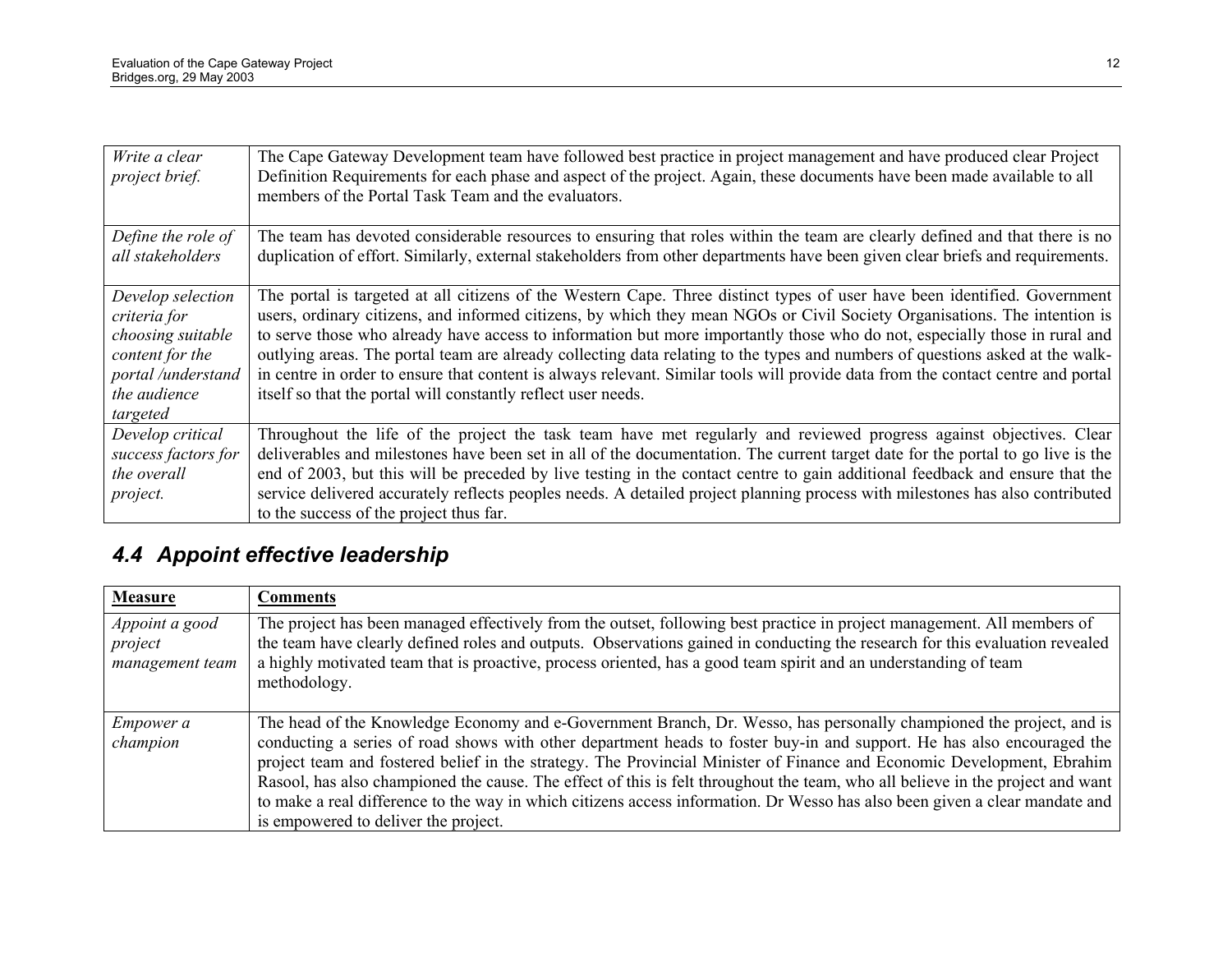| Appoint tailor- | Members of the KEEG Team were all recruited specifically for the project, and particular care was taken to ensure that the |
|-----------------|----------------------------------------------------------------------------------------------------------------------------|
| made teams      | right mix of skills, seniority, direct access to top management and experience was obtained to maximize impact.            |

# *4.5 Follow the implementation plan*

| <b>Measure</b>                              | <b>Comments</b>                                                                                                                                                                                                                                                                                                                                                                                                                                                                                                                                                                                                   |
|---------------------------------------------|-------------------------------------------------------------------------------------------------------------------------------------------------------------------------------------------------------------------------------------------------------------------------------------------------------------------------------------------------------------------------------------------------------------------------------------------------------------------------------------------------------------------------------------------------------------------------------------------------------------------|
| Draw up an<br>action plan.                  | Detailed Project Definition Requirement documents were prepared, and the team has followed a well-documented path. The<br>planning process involved all stakeholders wherever possible. The whole process is project management-driven with clear<br>deliverables. Much of the work found its genesis in the Cape Online Strategy Document published in August 2001.                                                                                                                                                                                                                                              |
| Make realistic<br><i>commitments.</i>       | The implementation plan has suffered delays and setbacks, largely as a result of external influences, mostly related to<br>deliverables from other government departments. Internal commitments have been met or pushed back to take account of<br>third party influence. The initial commitments made were all realistic and achievable. However the Content Manger and<br>Project Manager joined the project relatively late due to a combination of recruitment constraints and scarce skills.                                                                                                                 |
| Set clear<br>deliverables at the<br>outset. | The deliverables are very clear. To provide access to Provincial Government information to all citizens of the Western Cape<br>in a way that is easy for people, is independent of levels of access to ICT and other socio-economic factors, is customer<br>focused and inclusive. The portal should make government more transparent and accountable. The initial phase of the portal<br>provides a one-way flow on information to citizens. Later phases will be transactional, and will begin with electronic<br>tendering and the issuing of permits and licenses. Again, this is in line with best practice. |
| Draw up a<br>timeline and stick<br>to it.   | The timeline for the project has been clearly set, but not always adhered to, largely because of external constraints. Some<br>team members felt that the overall timescale for the project, three years, should not have been reduced to 18 months, and<br>that this has caused some of the parallel processes, such as data collection, to be rushed, adding pressure to (some) already<br>reluctant data providers in other departments.                                                                                                                                                                       |

# *4.6 Critically evaluate efforts and adapt as needed*

| <b>Measure</b> | Comments                                                                                                                    |
|----------------|-----------------------------------------------------------------------------------------------------------------------------|
| Monitor the    | As part of the project planning process the project has been subject to regular review. Monthly meetings of the Portal Task |
| project        | Team have been held and have helped to ensure that all stakeholders are kept informed of progress and delays. These         |
| continuously.  | meetings have also provided a fora for discussion of problems and a way of seeking consensus for changes to the plan.       |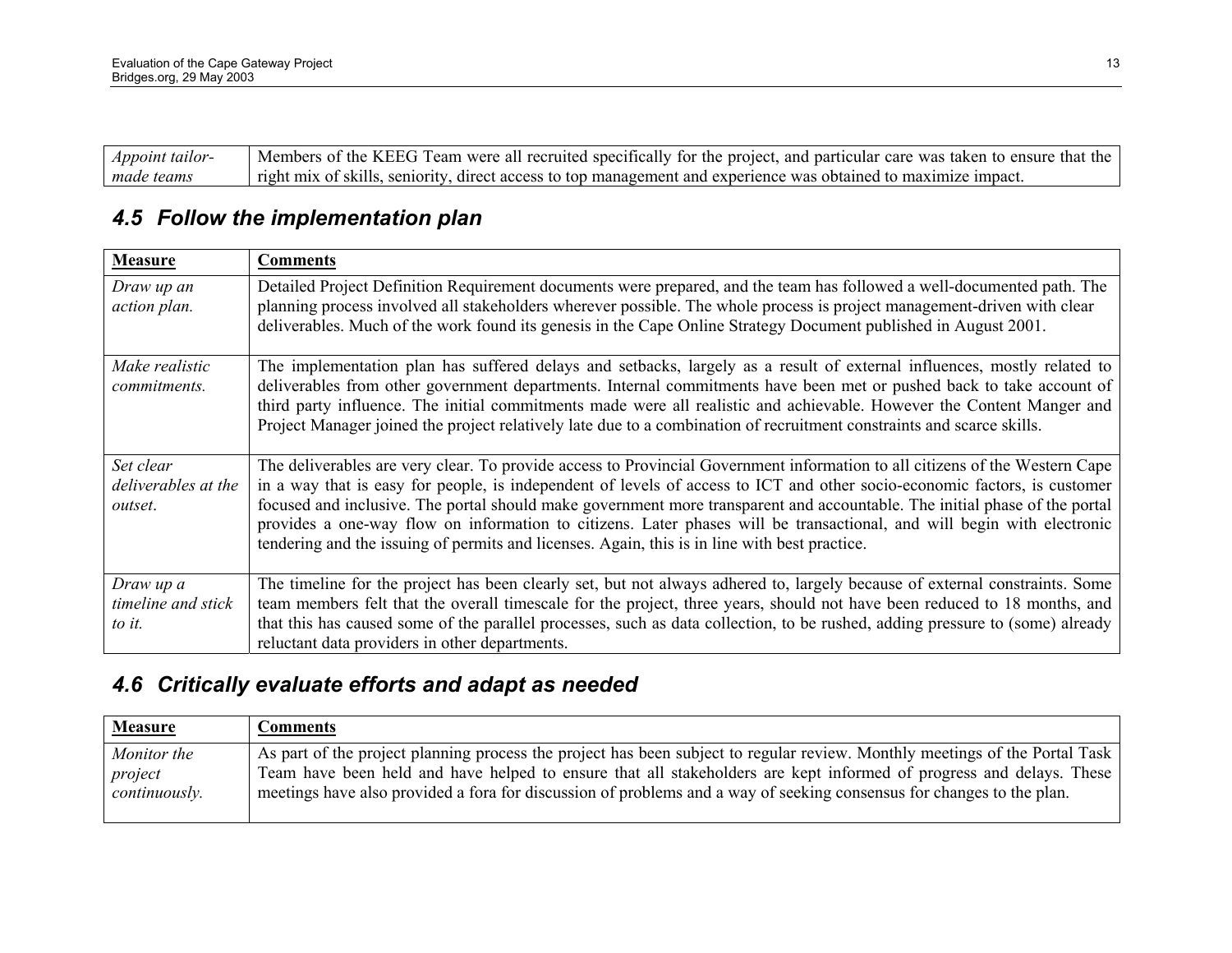| Critically evaluate<br>efforts at regular<br>intervals | The monthly Portal Task Team meetings have provided an opportunity for peer evaluation, as have the weekly project<br>meetings between the KEEG team and the IT Department, but no external evaluation of the process has been conducted<br>until now. The majority of team members interviewed welcomed this evaluation as a means of taking stock and addressing<br>issues that had remained hidden. Internally, the team is constantly looking at ways of improving the project. Agreed<br>milestones are reviewed at every monthly meeting. Many of those interviewed felt that there had not been enough testing -<br>again due to resource constraints, primarily a lack of time, and that they were constantly learning lessons.                                                                                                                                                                                                                                                                                                             |
|--------------------------------------------------------|-----------------------------------------------------------------------------------------------------------------------------------------------------------------------------------------------------------------------------------------------------------------------------------------------------------------------------------------------------------------------------------------------------------------------------------------------------------------------------------------------------------------------------------------------------------------------------------------------------------------------------------------------------------------------------------------------------------------------------------------------------------------------------------------------------------------------------------------------------------------------------------------------------------------------------------------------------------------------------------------------------------------------------------------------------|
| Report back to<br>clients and<br>supporters            | The monthly Portal Task Team meetings have provided a means of reporting back to all stakeholders. In addition, high-level<br>briefings have been undertaken to brief senior government leaders about the project and progress, including the Provincial<br>Cabinet and the Standing Committee.                                                                                                                                                                                                                                                                                                                                                                                                                                                                                                                                                                                                                                                                                                                                                     |
| Adapt as needed                                        | The team is currently looking at the value of the monthly reporting process. They have also had to adapt timescales and<br>requirements to take account of what has been described as the inflexible approach of other government departments,<br>notably IT and Personnel. The team is still short of one IT specialist - none can be found within government - and they<br>cannot offer a competitive salary level to attract an external candidate. They have also run into problems with a difference of<br>opinion between themselves and the IT Department about the management of IT competencies, but not the competencies<br>themselves, and the traditional IT view that system development and design should go hand-in-hand, whereas in the portal<br>they are treated separately. Also comments were made about the IT Department being "in crisis", and that this had in turn<br>affected the team's work. The team has adopted a flexible approach to all of these problems with notable success, apart for<br>the unfilled IT post. |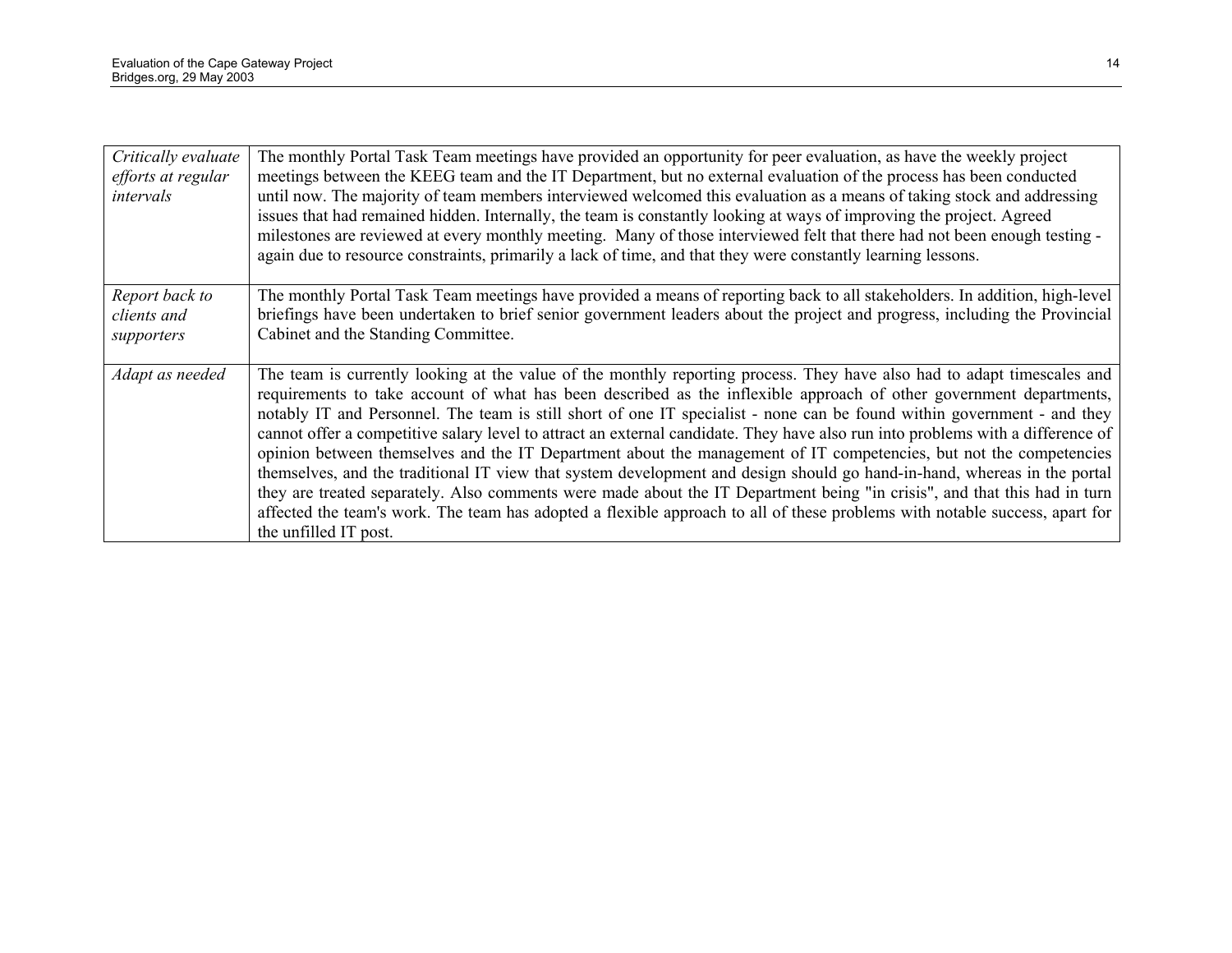# **5 RESULTS OF THE REAL ACCESS EVALUATION**

#### *5.1 Physical access to technology*

| <b>Measure</b>                                        | <b>Comments</b>                                                                                                                                                                                                                                                                                                                                                                                                                                                                                                                                                                                                                                                                                                                                                                                                                                                                                                                                                                                                                                                                                                  |
|-------------------------------------------------------|------------------------------------------------------------------------------------------------------------------------------------------------------------------------------------------------------------------------------------------------------------------------------------------------------------------------------------------------------------------------------------------------------------------------------------------------------------------------------------------------------------------------------------------------------------------------------------------------------------------------------------------------------------------------------------------------------------------------------------------------------------------------------------------------------------------------------------------------------------------------------------------------------------------------------------------------------------------------------------------------------------------------------------------------------------------------------------------------------------------|
| ICT access in<br>South Africa                         | Compared to other countries, South Africa is in the middle tier of ICT development with a relatively large and growing<br>population that has access to ICT, but many issues hinder further growth and the beneficial impact of ICT. Like most other<br>countries, South Africa has a large internal digital divide, which limits access to ICT and its impact on people's lives. <sup>3</sup><br>The level of access to ICT in South Africa is varied, and is generally poor. Access to telecommunications is improving<br>(11.35 fixed lines per 100 people compared to 2.62 for all of Africa), but access to the Internet remains low (8.8% Internet<br>access for the population compared to 18% in Europe and 40% in the United Kingdom). Access to telecommunications and<br>the Internet is highest in urban centers such as Johannesburg, Pretoria and Cape Town, but the situation is markedly worse<br>in rural areas, where lack of infrastructure and high costs (between R 70 and R130 per month for unlimited dial-up access,<br>excluding basic phone charges) are the real barriers to ICT use. |
| ICT access and<br>use in the Western<br>Cape Province | While there is a portion of the Western Cape population that is highly literate and financially stable, the majority of people<br>below the poverty line do not have a fixed or mobile telephone, nor have access to computer, email, or the Internet (Vlachos<br>2001). Since the majority of low-income inhabitants in the Western Cape cannot afford to pay for basic services such as<br>water, electricity, and sanitation, it follows that ICT services are out of reach as well (Palmer Development Group 1999).<br>Similar to the national statistics, there are large divides in the Western Cape's ICT Industry. Only 20% of ICT workers are<br>women (Van der Merwe and Stander 2002). The Western Cape and Gauteng Provinces host more than 80% of South<br>Africa's ICT companies, although, only 11% of the ICT sector is in the Western Cape, versus 70% in Gauteng (ISETT<br>$2001a$ ).                                                                                                                                                                                                          |
| ICT access within<br>the Western Cape<br>Government   | There are a number of initiatives under way to improve access to ICT within the Western Cape, but they are largely targeted<br>at access for citizens. The Cape Access programme, the libraries programme, kiosks and the Khanya programme,<br>specifically targeted at schools, are all increasing access to ICT, and by implication are improving access to ICT within                                                                                                                                                                                                                                                                                                                                                                                                                                                                                                                                                                                                                                                                                                                                         |

<sup>&</sup>lt;sup>3</sup> The legacy of Apartheid is well known, and need not be recounted here. Yet, while South Africa is striving to move beyond the old divisions of class and race, these issues continue to shape current economic, social, and political realities. It is important to consider how historically significant socio-economic inequities in South Africa still affect, though do not determine, the impact of ICT and the digital divide. South Africa's history of inequality shapes and exacerbates the digital divide in four main areas: economic inequality and poverty, inequality of public infrastructure, inequality of education, and geographic isolation.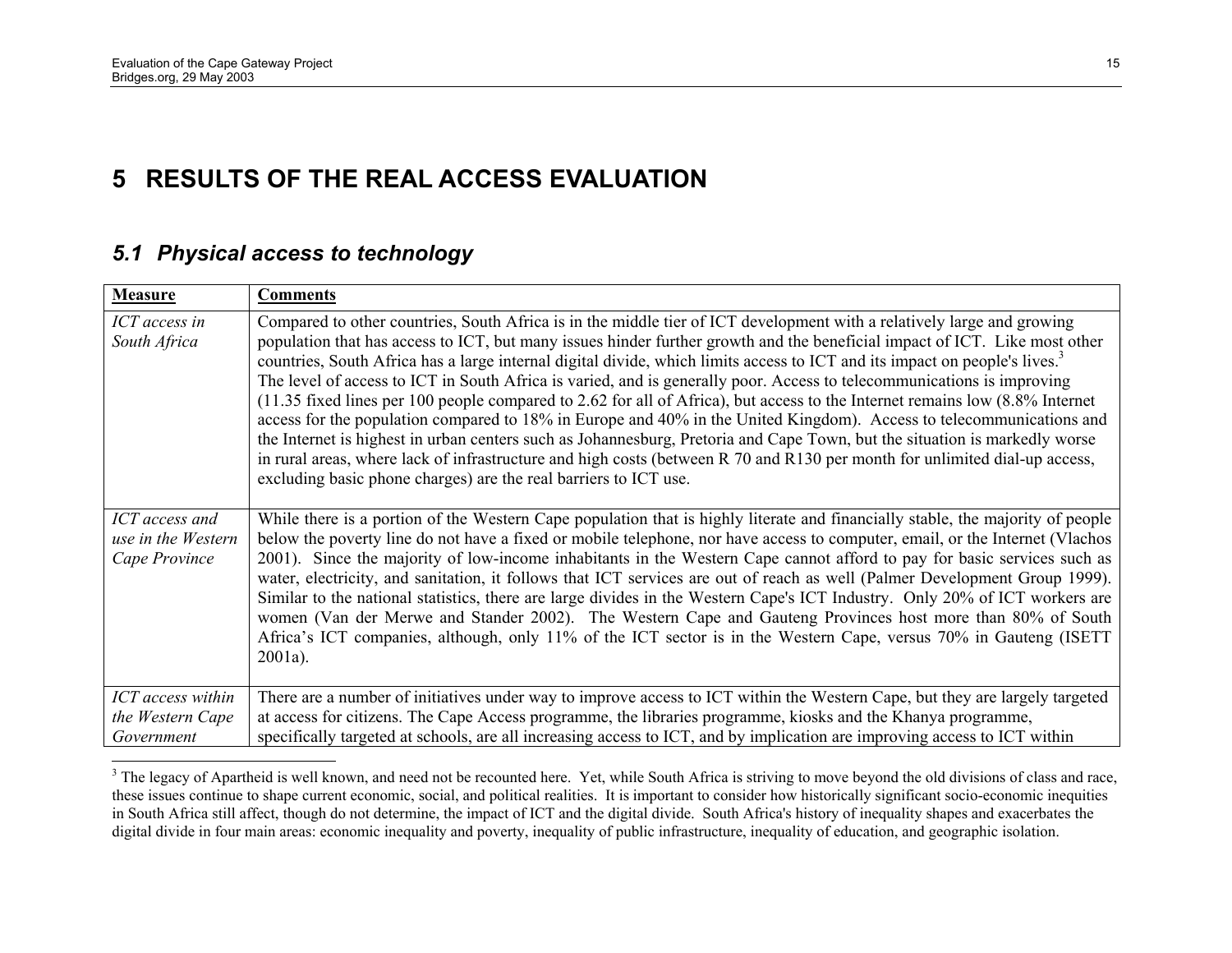| environment | government. Of the 68,000 PGWC employees, an estimated 8,000 have workstations. The majority of these have access to |
|-------------|----------------------------------------------------------------------------------------------------------------------|
|             | email and approximately 10% have Internet access. The rest have shared access via internal Internet access points.   |
|             | Wherever possible the PGWC has encouraged the use of existing facilities with ICT to improve access and avoid        |
|             | duplication of effort and resources.                                                                                 |

# *5.2 Availability and use of relevant content*

| <b>Measure</b>            | <b>Comments</b>                                                                                                                    |
|---------------------------|------------------------------------------------------------------------------------------------------------------------------------|
| Current                   | Locally relevant government content is available, but it varies in quality and quantity from department to department, and is      |
| availability of           | usually targeted at more informed customers in the form of legislation, reports and strategies. Some of the content is             |
| locally relevant          | available online but most of it in hard copy, about what individual departments visions and missions are, but little about         |
| government                | what they actually do and how that impacts on society. Many PGWC Departments could not describe what their role really             |
| content                   | was. What content there is currently on departmental home pages is not user-friendly. The majority of information is paper-        |
|                           | based, and only a small percentage is available in all three local languages. Of the 68,000 Provincial Government staff there      |
|                           | are only three to translate all documents into three languages. The KEEG project requested the outsourcing of this work in         |
|                           | an attempt to speed up the process. Provincial and National documentation is currently in two languages, Afrikaans and             |
|                           | English, but all portal documentation will be in three, to include Xhosa. This is in line with PGWC language policy.               |
|                           | Information on the portal will cover external-facing issues only, and only information directly relevant to citizens will be put   |
|                           | up initially, with other documentation taking a lower priority. The site will also include information about government-           |
|                           | funded NGOs.                                                                                                                       |
|                           |                                                                                                                                    |
| Current use of            | There is little current use of online content at the provincial level, but use is already being made, in a limited way, of         |
| online government         | disseminating contract information at Provincial and City level. There is expected to be a high demand for online content as       |
| content                   | access to documents - and eventually transactions - online will reduce the time taken and expense incurred by rural                |
|                           | inhabitants who will no longer have to travel to the City to complete forms, collect documents, get licences, pay taxes etc        |
|                           |                                                                                                                                    |
| <b>Additional</b> content | In addition to increasingly detailed information relating to Provincial Government, the portal will also contain information       |
| that will be              | about national and local government. It will either duplicate information or link to other sites. Where the current content on     |
| available through         | other sites is poor the portal team will rework it. For "bulky" information like legislation the portal will either incorporate it |
| the portal                | or point to it. The portal will include information about local and provincial initiatives, like the Unicity and Wesgro, as well   |
|                           | as government funded NGOs. Another addition is the inclusion of material in Xhosa, a language spoken by 19% of the                 |
|                           | Western cape's population. The portal will eventually provide information about all three tiers of government.                     |
|                           |                                                                                                                                    |
|                           |                                                                                                                                    |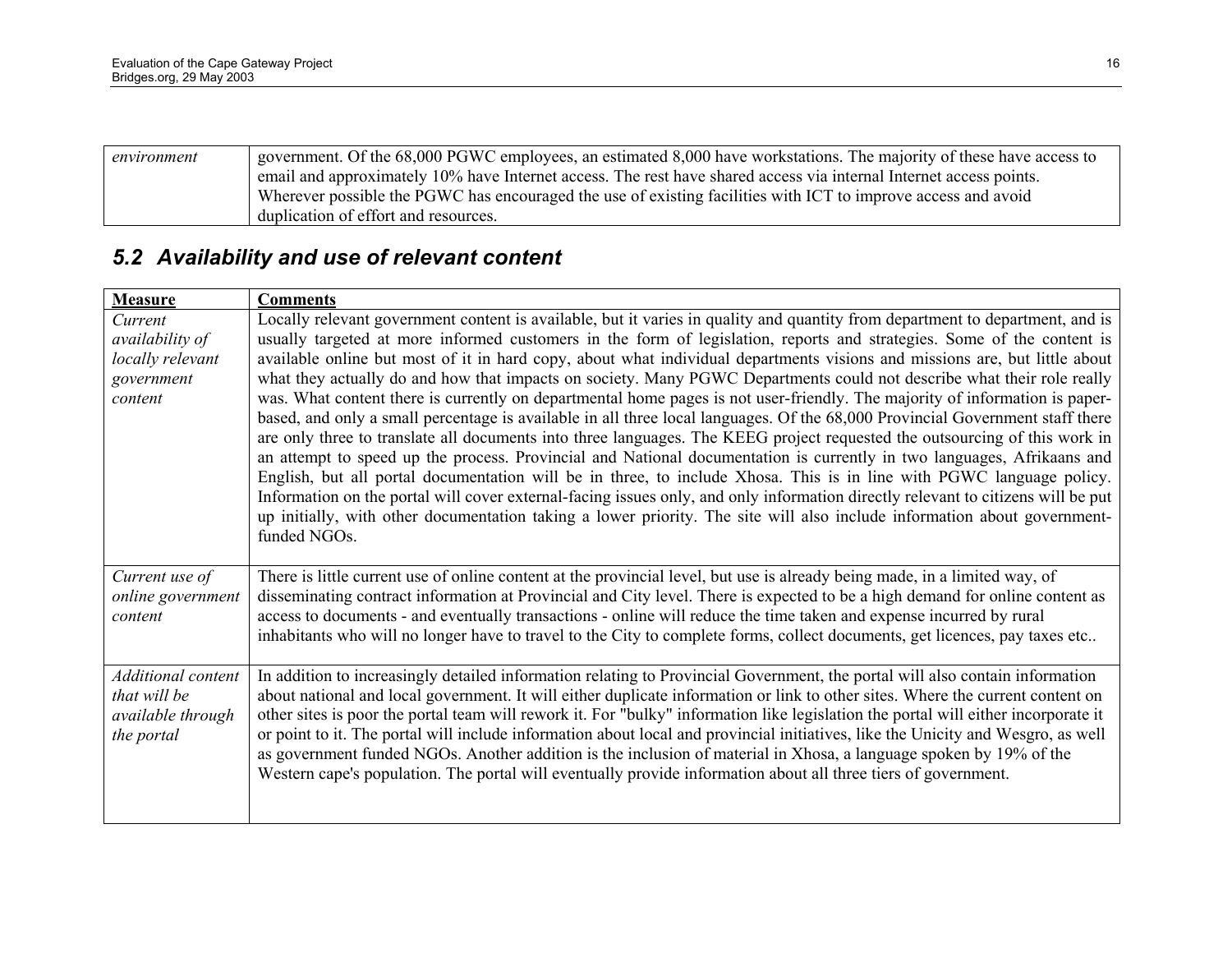| Potential impact  | The potential impact of the portal is enormous. The challenge is how to make the information available and understanding       |
|-------------------|--------------------------------------------------------------------------------------------------------------------------------|
| of the portal for | what people want to do with it. The KEEG team has spent considerable time getting the answers to these questions. For this     |
| disseminating     | reason, they decided that the portal should be a general portal aimed at the widest possible audience. For the first time      |
| government        | people will know where to go to get the information they need. In its first phase as a provider of information the portal will |
| information to    | eventually provide access to every piece of information about the Provincial Government, and this will bring enormous          |
| citizens          | benefits to the community in terms of time and money saved. Citizens will not have to make long journeys to get                |
| electronically    | information, will not have to wait in long queues, and the information they get will be accurate and up to date. It provides   |
|                   | three types of customer access - phone, walk-in, and portal, and is aimed at all types of citizens, whether private, business, |
|                   | government employees and members of civil society organisations. The portal will also raise awareness about the Promotion      |
|                   | of Access to Information Act. The Act was introduced in February 2000 to give effect to the provisions of section 32 of the    |
|                   | Constitution of South Africa which provides for the right of access to "any information held by the state" and "to any         |
|                   | information that is held by another person and that is required for the exercise or protection of any right". Current figures  |
|                   | show that the portal is used by government $(60\%)$ , business $(30\%)$ , and private citizens $(10\%)$ to access government   |
|                   | information.                                                                                                                   |

# *5.3 Appropriateness and use of the portal for information collection from citizens*

| <b>Measure</b>                                       | <b>Comments</b>                                                                                                                                                                                                                                                                                                      |
|------------------------------------------------------|----------------------------------------------------------------------------------------------------------------------------------------------------------------------------------------------------------------------------------------------------------------------------------------------------------------------|
| Plans for using<br>the portal for data<br>collection | There are no plans to use the portal for information collection at this time. Data will be collected about the questions asked<br>by users for content management purposes. The next phase of the portal will be transactive, and it is conceivable that later<br>phases could and will be used for data collection. |
| Potential impact                                     | As the portal develops, and moves into a transactional phase, the potential impact increases further because of the ability of                                                                                                                                                                                       |
| of the portal for                                    | the portal to <i>collect</i> information which can then be used by government to distribute resources more accurately and                                                                                                                                                                                            |
| data collection                                      | effectively and improve service to customers.                                                                                                                                                                                                                                                                        |

# *5.4 Appropriateness of portal to local conditions*

| <b>Measure</b>           | Comments                                                                                                            |
|--------------------------|---------------------------------------------------------------------------------------------------------------------|
| $\vert$ Is the necessary | The portal will be managed by SITA and it is planned to be in operation on a 24/7/365 basis. All of the necessary   |
| <i>infrastructure in</i> | infrastructure is in place to support this, and the Cape Gateway Development team has included SITA and the PGWC IT |
| place to support         | Department in the planning process.                                                                                 |
| the hardware and         |                                                                                                                     |
| software                 |                                                                                                                     |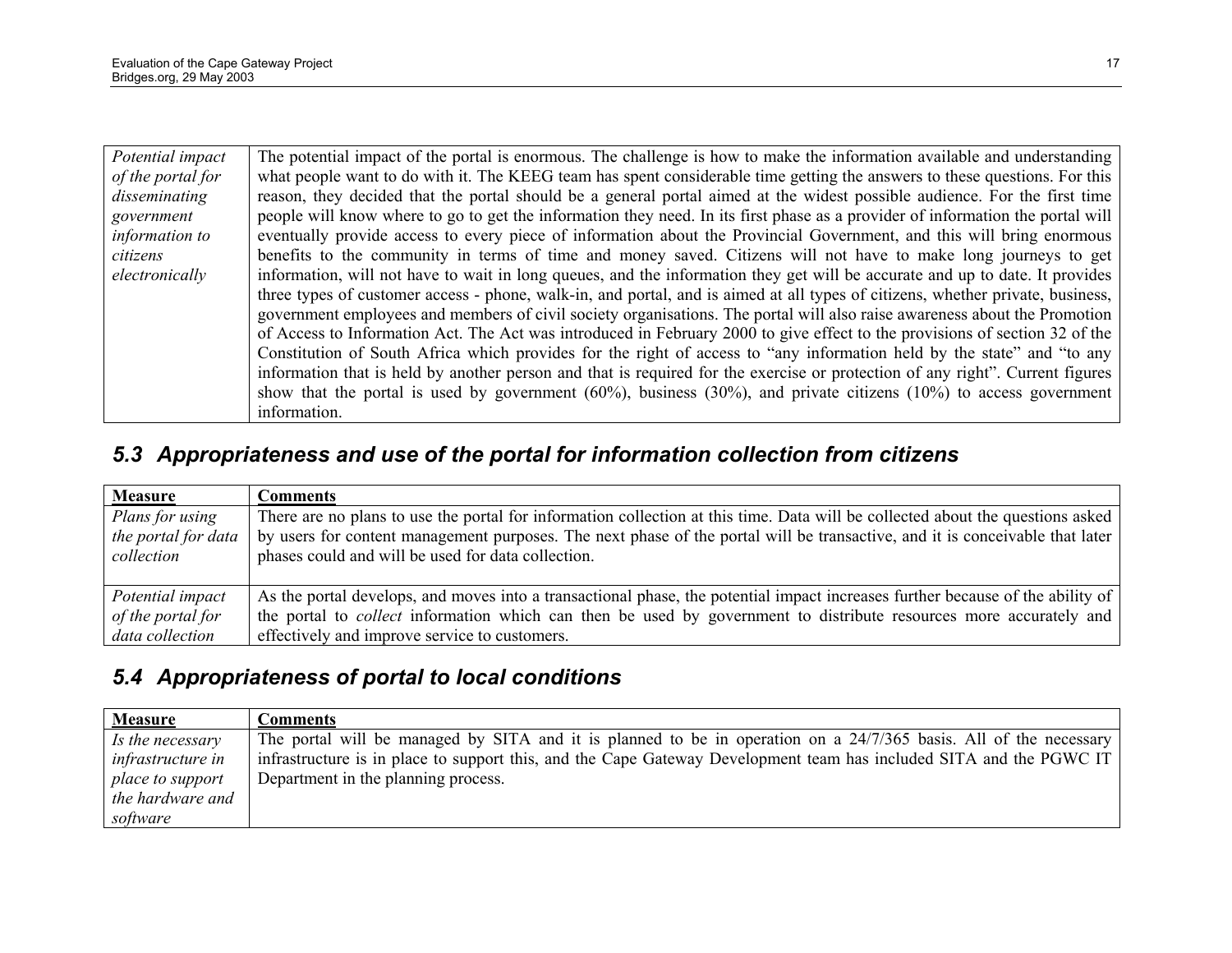| <i>operation of the</i> |                                                                                                                         |
|-------------------------|-------------------------------------------------------------------------------------------------------------------------|
| portal on a             |                                                                                                                         |
| $24/7/365$ basis        |                                                                                                                         |
| Security                | This is not an issue for public users in the first phase, but will become an issue when the portal allows transactional |
|                         | processes.                                                                                                              |

# *5.5 Affordability of access to the portal for citizens*

| <b>Measure</b> | <b>Comments</b>                                                                                                                 |
|----------------|---------------------------------------------------------------------------------------------------------------------------------|
| Local economic | Information can be freely accessed via the walk-in centre and at the cost of a local call to an 0860 share number.              |
| realities      | Calls made during standard time (Monday through Friday, 07:00 to 19:00) over a local distance (0-50kms) involve a               |
|                | minimum charge of 55 cents and are charged at 0.618 cents per second (incl. VAT). Charges accrued for calling over 50 km        |
|                | distances will apply to the contact centre minus the 0-50km minimum changes. During callmore times, the minimum cost            |
|                | remains the same, but the cost per second decreases to 0.233 cents per seconf (incl. VAT). The cost of Internet access to the   |
|                | portal remains disproportionately high and this is likely to inhibit access to the portal by those with less disposable income. |

# *5.6 Sustainability of portal by government*

| <b>Metric</b>                 | Comments                                                                                                                                          |
|-------------------------------|---------------------------------------------------------------------------------------------------------------------------------------------------|
| Steps to ensure<br>continuity | The PGWC are committed to the portal and its continued existence as part of their overall strategy for the integration of ICT<br>in the Province. |
|                               |                                                                                                                                                   |
| Cost to                       | The capital and running costs of the Cape Gateway (including the portal, contact centre and walk-in centre) are estimated to                      |
| government of                 | be ZA Rand 6 Million per annum, and maintenance costs will be distributed between a number of PGWC Departments. The                               |
| running the portal            | evaluators have been told that budget provisions have been made to cover the annual maintenance and infrastructure costs.                         |
| Economic                      | Depends on continued funding from PGWC. The evaluators understand that provisions will be made in future budgets.                                 |
| sustainability                |                                                                                                                                                   |

# *5.7 Skills required by citizens in order to use the portal effectively*

| 0.00111<br>аэин                      | nments                                                                                                                                                                                                                     |
|--------------------------------------|----------------------------------------------------------------------------------------------------------------------------------------------------------------------------------------------------------------------------|
| 01.11<br>tor<br>Skills<br>reautred , | $\cdots$<br><u>information</u><br>W1l<br>anc<br>Minima<br>1n<br>be<br>Access<br>onically<br>walking<br>be<br>C IZ 1<br>required<br>hv<br>telephone<br><b>XX71</b><br>electr<br>hv<br>1 H C<br>τc<br>access<br>τo<br>א<br>a |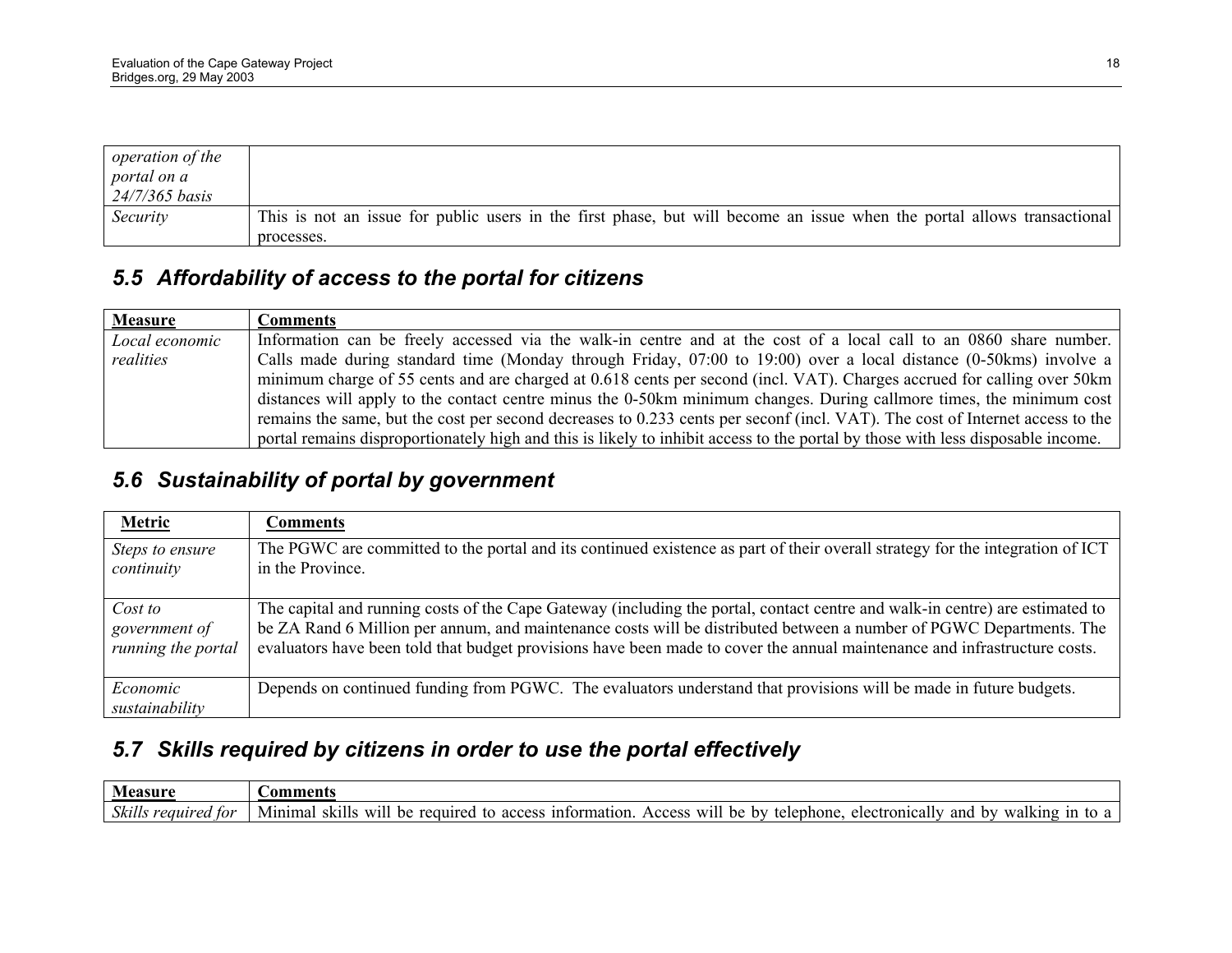| citizens using the<br>portal                                         | centre. At its most basic level, only spoken communication is required, and content - and help - will be available in all three<br>of the predominant local languages - Afrikaans, Xhosa and English.                                                                                                                                                                                                                                                                                                                                                                                                                                                                                                                                            |
|----------------------------------------------------------------------|--------------------------------------------------------------------------------------------------------------------------------------------------------------------------------------------------------------------------------------------------------------------------------------------------------------------------------------------------------------------------------------------------------------------------------------------------------------------------------------------------------------------------------------------------------------------------------------------------------------------------------------------------------------------------------------------------------------------------------------------------|
| How portal will<br>help to build local<br>ICT skills more<br>broadly | By encouraging people to use ICT to access information this initiative will undoubtedly foster ICT use in the region. As<br>more information becomes available and is accessed, as the portal moves to its second phase where people will be able to<br>conduct transactions, and as awareness of the facility increases, the process itself will encourage more ICT use, and help to<br>build ICT skills and awareness locally. For many people transacting with government will be their first use of ICT, and as<br>such it must demonstrate the versatility and facility that it offers. People will soon realise that interacting with government<br>in this way is easier, quicker and cheaper, and this in turn will foster more ICT use. |
| Training available                                                   | No training will be given to members of the public, but none is needed to access the portal via the contact centre or walk-in<br>centre.                                                                                                                                                                                                                                                                                                                                                                                                                                                                                                                                                                                                         |

# *5.8 Reliability of the portal*

| <b>Measure</b>                                       | <b>Comments</b>                                                                                                                                                                                                                                                                                                                                                                                                                                                                      |
|------------------------------------------------------|--------------------------------------------------------------------------------------------------------------------------------------------------------------------------------------------------------------------------------------------------------------------------------------------------------------------------------------------------------------------------------------------------------------------------------------------------------------------------------------|
| Reliability of<br>portal and back-<br>end technology | The portal will be hosted by the State Information and Technology Agency (SITA) on an Oracle database. At no time in the<br>evaluation did we hear doubt about the reliability of the hardware, software or SITA's ability to manage and operate the<br>system. When the system becomes transactional, high reliability levels and back-up facilities will need to be maintained to<br>ensure that there is no loss of confidential and financial information belonging to citizens. |
| Technical support<br>available within<br>government  | SITA and the Western Cape Government's IT Department will provide technical support.                                                                                                                                                                                                                                                                                                                                                                                                 |

## *5.9 Integration of the portal and online government information into customers and citizens daily routines*

| <b>Measure</b>      | Comments                                                                                                                        |
|---------------------|---------------------------------------------------------------------------------------------------------------------------------|
| Usefulness of       | Citizens will be able to access the portal in three ways. There is a walk-in centre where knowledge officers provide the        |
| portal for citizens | answers to questions (and also respond to telephone and email enquires at this time), a call or contact centre which will       |
| to get government   | handle telephone enquiries (management of the centre is being out-sourced, staff are currently undergoing training) and the     |
| information         | portal itself to deal with electronic enquiries. Information will be available in all three of the predominant local languages, |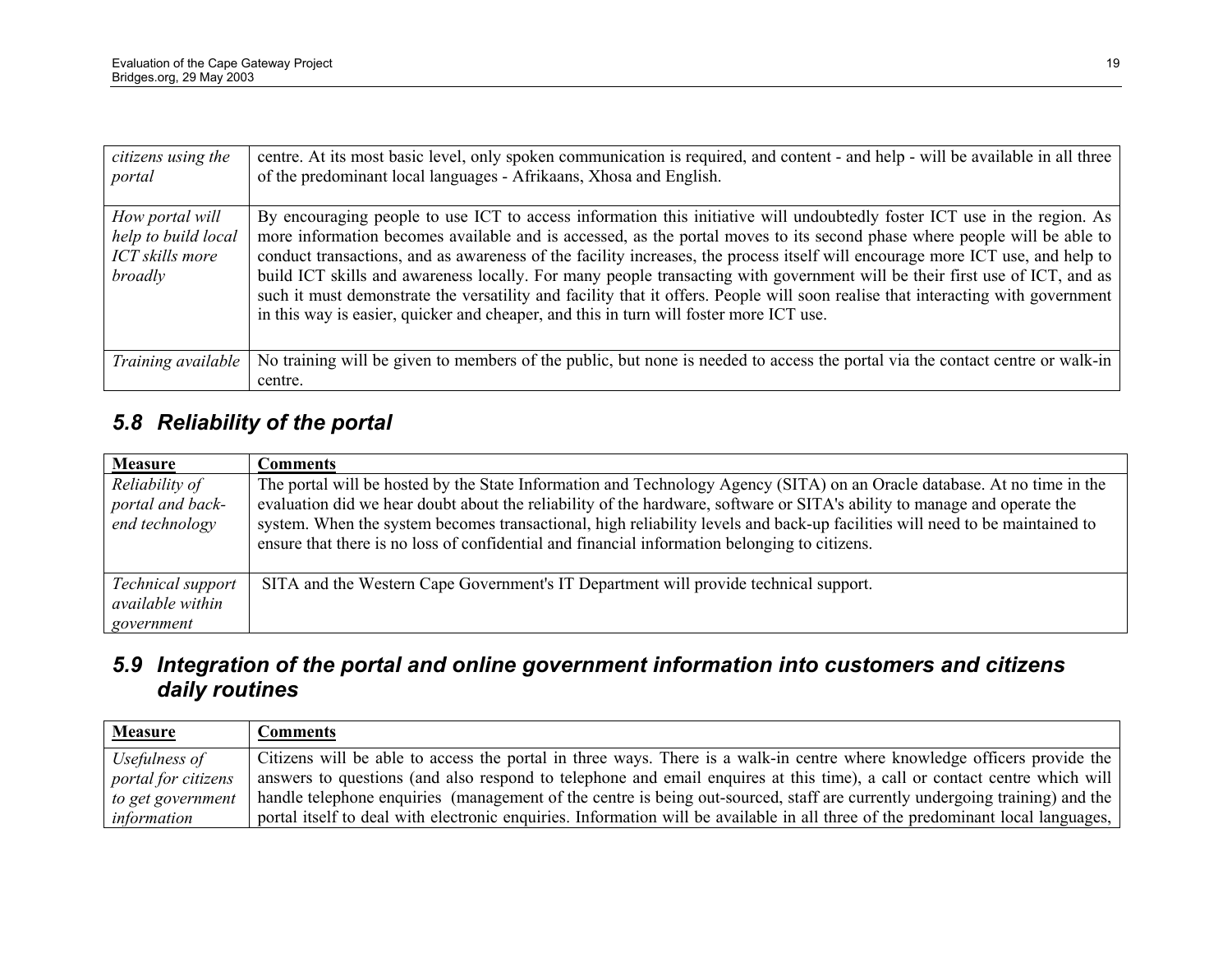| and/or<br>interaci          | $\sim$<br>ıkaans<br>. and<br>Xhosa<br>:nglish. |
|-----------------------------|------------------------------------------------|
| with<br>ernmen.<br>$\alpha$ |                                                |

## *5.10 Socio-cultural factors that affect technology use*

| <b>Measure</b>   | Comments                                                                                                                           |
|------------------|------------------------------------------------------------------------------------------------------------------------------------|
| Limitations in   | It is unlikely that socio-cultural factors will limit use of the portal. The information provided is intended for all citizens and |
| technology use   | will be available in all three of the predominant local languages. The only limiting factors will be physical or electronic        |
| because of       | access - getting to somewhere with a telephone or Internet connection, or being able to get to the walk-in centre, or the cost     |
| gender, race,    | of making a telephone call or of Internet access. Nearer the portal's go live date an extensive marketing campaign will tell       |
| religion, age or | citizens about the facilities and how to make enquiries. Details will also be provided in centers where there is currently         |
| other factors    | access to ICT and government information. As the portal is targeted at all citizens of the Western Cape, there are no special      |
|                  | programmes envisaged for the elderly, previously disadvantaged individuals etc.                                                    |

# *5.11 Confidence in technology use in terms of privacy, security, or cybercrime*

| <b>Measure</b> | <b>Comments</b>                                                                                                              |
|----------------|------------------------------------------------------------------------------------------------------------------------------|
| Protecting     | The first phase of the portal is not transactional, and measures to ensure the protection of personal data, and protection   |
| citizens, and  | against cybercrime and fraud are not necessary. These issues will need to be addressed when transactional processes begin.   |
| concerns about | Not only will the necessary measures have to be in place to protect information and data, citizens will need to be made      |
| what happens   | aware of the issues and of the measures taken to protect them if they are to have confidence in the system and use it to its |
| "behind the    | full potential.                                                                                                              |
| screen"        |                                                                                                                              |

## *5.12 Public enthusiasm for technology use*

| <b>Measure</b>        | Comments                                                                                                                                                                                                                                                                                                                                                                                                       |
|-----------------------|----------------------------------------------------------------------------------------------------------------------------------------------------------------------------------------------------------------------------------------------------------------------------------------------------------------------------------------------------------------------------------------------------------------|
| Technology<br>culture | The launch of the portal will be supported by an extensive marketing campaigns aimed at government users and private<br>citizens. The team has conducted extensive research into the media and language to be used in order to maximize interest in<br>and use of the portal. Particular care has been take to ensure that the language is "user friendly" and devoid of technical<br>terms wherever possible. |
| Using the             | There are a number of related projects underway in the Western Cape designed to improve and encourage use of and access                                                                                                                                                                                                                                                                                        |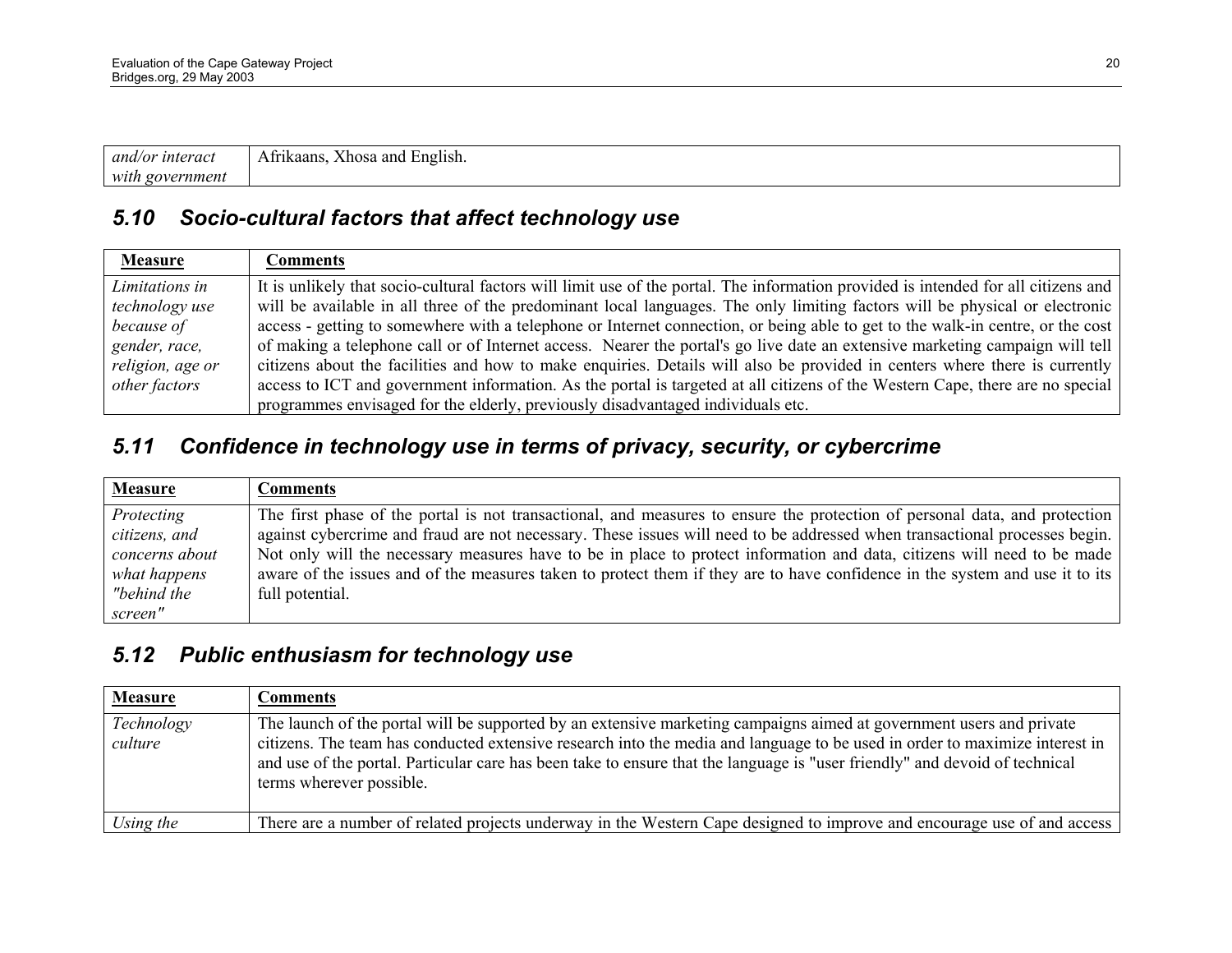| technology     | to ICT under the overall Cape Online initiative. These include Cape Access, Cape Skills, Cape Procure, Cape Net and Cape   |
|----------------|----------------------------------------------------------------------------------------------------------------------------|
| outside of the | Change, which have not yet been publicly launched.                                                                         |
| government     |                                                                                                                            |
| Local champion | The programme is being championed within the Provincial Government at Departmental Head, Director General and              |
|                | Ministerial levels, but there are no external or community champions. Dr. Wesso is the Provincial custodian of the portal. |

## *5.13 The effects of the national legal and regulatory framework on technology use*

| <b>Measure</b>         | <b>Comments</b>                                                                                                                                                                                                                                                                                                                                                                                                                                                                                                                                                                                                                                                                                    |
|------------------------|----------------------------------------------------------------------------------------------------------------------------------------------------------------------------------------------------------------------------------------------------------------------------------------------------------------------------------------------------------------------------------------------------------------------------------------------------------------------------------------------------------------------------------------------------------------------------------------------------------------------------------------------------------------------------------------------------|
| National ICT<br>policy | National ICT policy has had and will have little or no impact on the use of the portal, except in so far as National ICT policy<br>in relation to telecommunications affects the price of access via telephone and the Internet. Internet costs are comparatively<br>high (between R70 and R130 per month for unlimited dial-up access, excluding basic phone charges). Lower access costs<br>would encourage more use of the portal. Enabling legislation such as the Electronic Communications and Transactions Act,<br>which promotes the use of electronic transactions, will also have a positive effect on the portal when transactional processes<br>such as tendering and licensing begin. |

### *5.14 Public support of government activities and political will in government to enable widespread technology use throughout society*

| <b>Measure</b>                              | <b>Comments</b>                                                                                                                                                                                                                                                                                                                                                                                                                                                                                                                                                                                                                                                                                    |
|---------------------------------------------|----------------------------------------------------------------------------------------------------------------------------------------------------------------------------------------------------------------------------------------------------------------------------------------------------------------------------------------------------------------------------------------------------------------------------------------------------------------------------------------------------------------------------------------------------------------------------------------------------------------------------------------------------------------------------------------------------|
| Government<br>support for<br>technology use | The Provincial Government and the City of Cape Town Government both recognise the impact that ICT can have on socio-<br>economic development and are ardent supporters of technology use. Cape Town has 65% of the Western Cape's population<br>and 75% of its economy, and has a growing ICT sector, which also benefits from Government support in terms of<br>development grants and other support. Support for the initiative from other government departments is being sought through<br>involvement in the Portal Task Team and at Departmental Head level through a series of road shows and presentations. An<br>information pack " Cutting through the red tape" has also been produced. |
| Public support for<br>the portal            | The portal has not been launched publicly yet. The walk-in centre opened in November 2000 and the Knowledge Officers<br>there have been responding to questions from citizens since then - either by telephone or walk-in. All three aspects of the<br>portal will be launched publicly in September 2003, and a communications and marketing strategy has been devised, but<br>there is already evidence to show that the public support and want access to government information in this way.                                                                                                                                                                                                   |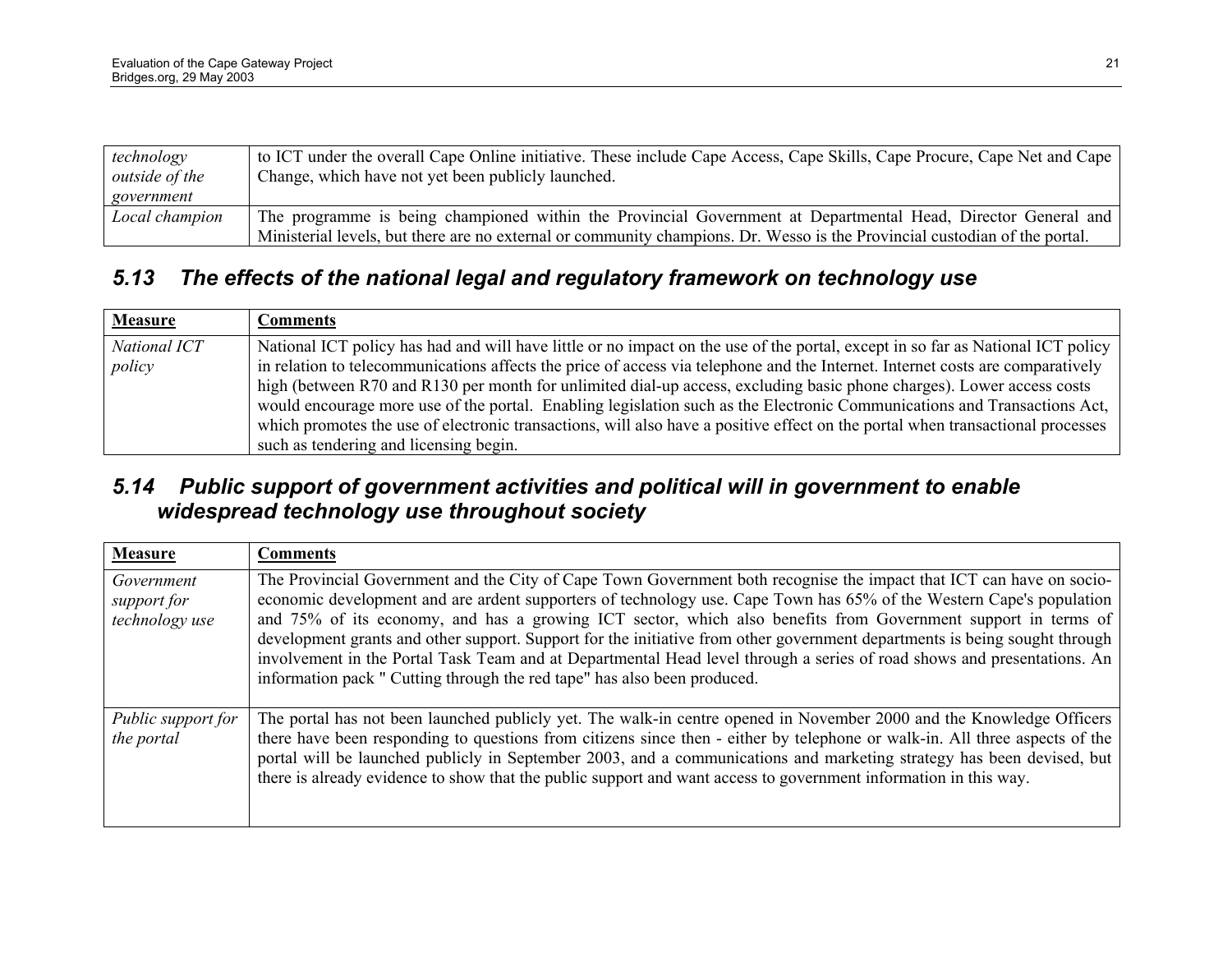| Community            | This is difficult to judge before the portal goes live. |
|----------------------|---------------------------------------------------------|
| feeling of           |                                                         |
| <i>investment in</i> |                                                         |
| project              |                                                         |

# *5.15 Relevance to the citizens of the Western Cape*

| Metric                                                   | <b>Comments</b>                                                                                                                                                                                                                                                                                                                                                                                                                                                                                                                                                                                                                                                                                                                                                                                                                                                                                                                                                                |
|----------------------------------------------------------|--------------------------------------------------------------------------------------------------------------------------------------------------------------------------------------------------------------------------------------------------------------------------------------------------------------------------------------------------------------------------------------------------------------------------------------------------------------------------------------------------------------------------------------------------------------------------------------------------------------------------------------------------------------------------------------------------------------------------------------------------------------------------------------------------------------------------------------------------------------------------------------------------------------------------------------------------------------------------------|
| Assessment and<br>targeting of<br>community needs        | As part of their initial and ongoing research the KEEG team conducted research into community needs. An example of this<br>was the survey conducted at the Klein Karoo National Arts Festival in 2002. Details are provided in Section 8. As part of<br>an ongoing programme, questions asked will be monitored to ensure that the type of information people want is made<br>available. It will be a demand driven process, based on community needs, and the content will alter based on those needs.<br>The Knowledge Centre is already dealing with a diverse range of requests, including lists of schools; job vacancies;<br>contact details for government departments or employees, requests for organograms, service requests (eg. where can I get a<br>fishing permit), and international requests for information on issues such as culture and gender in the Province. The<br>requests received are roughly 10% in Afrikaans, 1% in Xhosa and the rest in English. |
| Appropriateness<br>and relevance of<br>services provided | Initially the portal will only provide information to citizens. Accurate up-to-date information on government service is hard<br>to come by, and the portal will save citizens time and money by providing a single point of access that is accessible by<br>telephone, by walk-in and electronically. Demand for the service is growing, indicating that the level can only increase<br>when the portal is launched publicly and goes live. By sending email and other requests to government, it removes the onus<br>of responsibility from the citizen to <i>find</i> an answer and places the onus of responsibility to <i>deliver</i> the answer on the<br>government. This emphasizes improved service delivery.                                                                                                                                                                                                                                                         |

# *5.16 Impact of the portal on the community and larger society*

| <b>Measure</b>                     | <b>Comments</b>                                                                                                                                                                                                                                         |
|------------------------------------|---------------------------------------------------------------------------------------------------------------------------------------------------------------------------------------------------------------------------------------------------------|
| Expected impact<br>on Western Cape | The first phase of the portal will improve access to government information and will benefit citizens directly through cost<br>and time savings as they access information remotely. More efficient information dissemination will result in details of |
| society                            | posts advertised within government being available in rural areas before the closing date for applications, and the rural poor                                                                                                                          |
|                                    | being empowered by knowing what grants they actually have access to, making use of them, and knowing what their rights<br>are. As the portal moves to its transactional phase and begins to collect information, benefits will be felt through more     |
|                                    | accurate town planning, provision of services and infrastructure, and online services such as the issuing of licences and                                                                                                                               |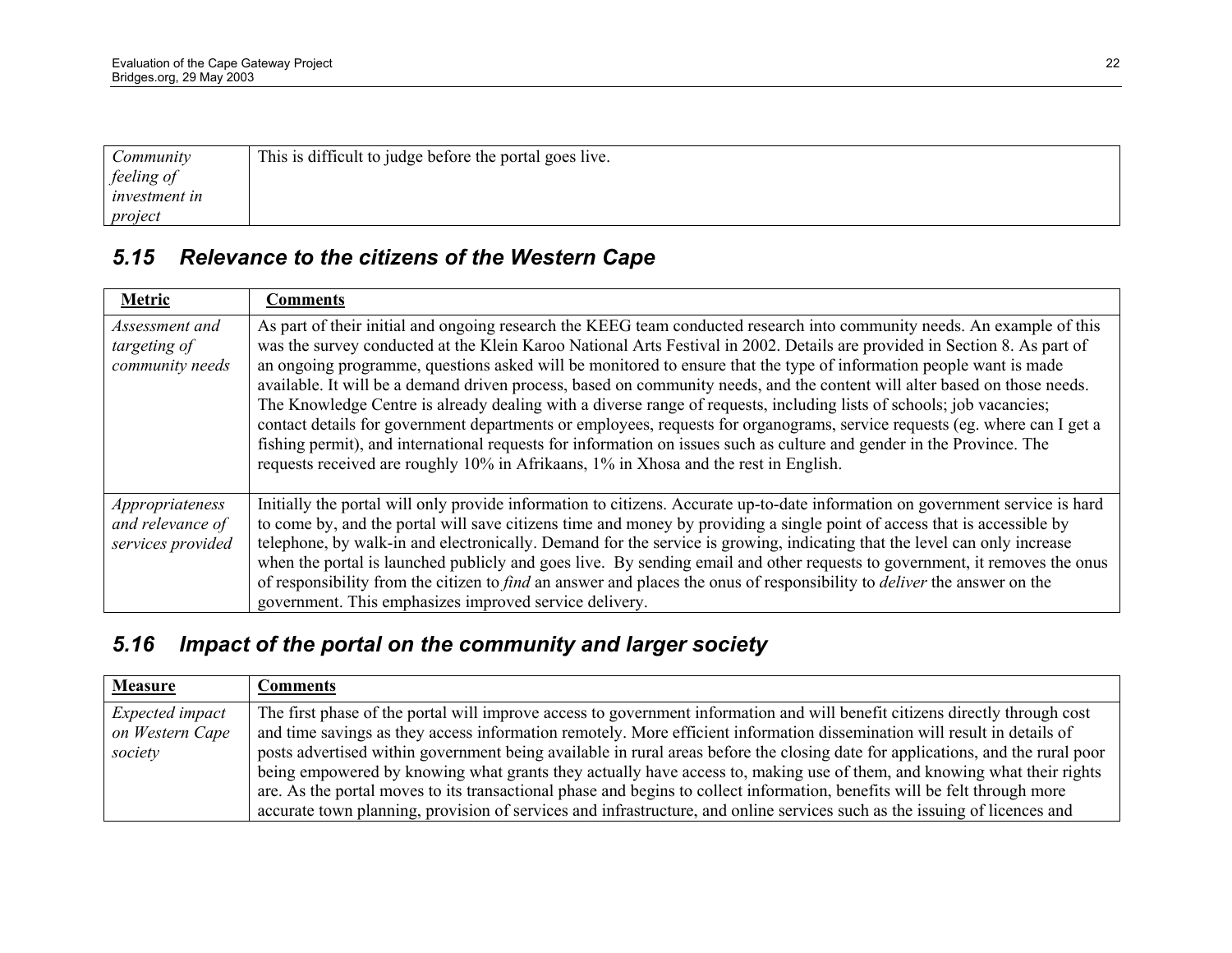|                  | collection of taxes. All of these will bring benefits and cost savings, which will impact on government and citizens alike. If<br>it is used on a "life events" basis i.e. to record births, deaths, issuing of identity and social security numbers etc., it will also<br>serve as an accurate adjunct for census purposes. |
|------------------|------------------------------------------------------------------------------------------------------------------------------------------------------------------------------------------------------------------------------------------------------------------------------------------------------------------------------|
| Fostering        | For many citizens of the Western Cape the portal will be their first encounter with ICT. For example, people who use the                                                                                                                                                                                                     |
| catalytic change | portal are expected to become familiar with the technology, which will make them conduits to drive change to bring about                                                                                                                                                                                                     |
| and bridging the | the spread of technology throughout their society by disseminating knowledge about the portal and describing it to their                                                                                                                                                                                                     |
| digital divide   | colleagues. Overall, there is significant potential for this project to have a catalytic affect to promote the widespread use of                                                                                                                                                                                             |
|                  | ICT in the Western Cape. This will build on the desire of the Provincial and City administrations to narrow the digital                                                                                                                                                                                                      |
|                  | divide in the area and foster further growth in demand for ICT and related services in an area which already has a thriving                                                                                                                                                                                                  |
|                  | ICT sector but which also has a large percentage of its population with no access to ICT.                                                                                                                                                                                                                                    |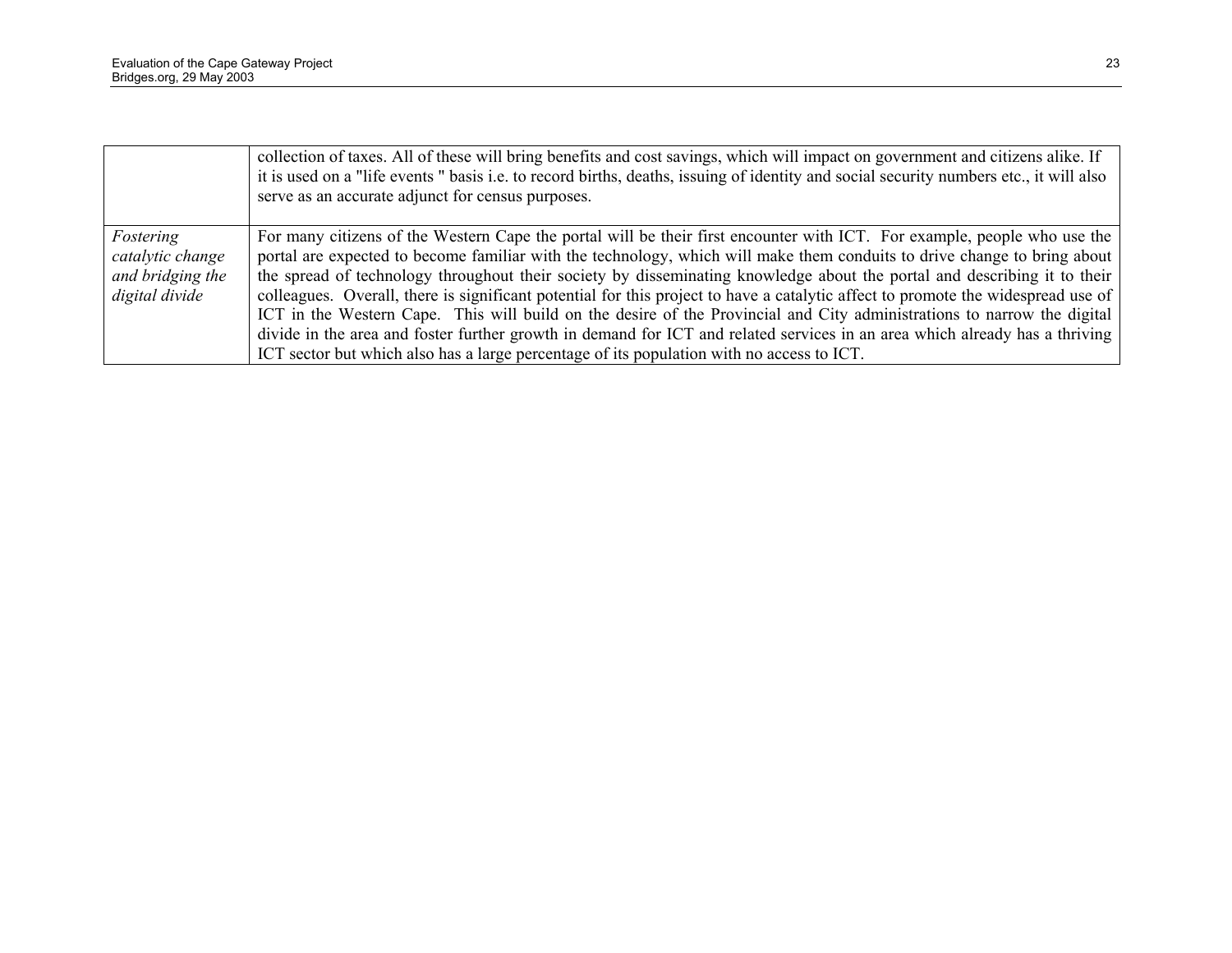# **6 MAIN FINDINGS, LESSONS LEARNED, CONSTRAINTS AND OPPORTUNITIES**

The main findings of this evaluation are that the Cape Gateway Project will achieve its objective of delivering government information to the public and that the project adopted best practice wherever possible. There were a number of valuable lessons learned from the project that can be applied to further deployment of government portals in developing countries. A number of obstacles to technology use have also been identified which will need to be overcome in order to promote the efficient implementation and widespread adoption of the portal.

## *6.1 Key findings of the evaluation*

- ⇒ *The broader Cape Online Programme (including the Cape Gateway Project) has received support from the highest political levels.* The political support of Minister Ebrahim Rasool, Provincial Minister of Finance and Economic Development, has given the project significant credibility and contributed to its success. Currently, discussions are underway on whether the entire Cape Online Programme should be administered directly from the Premier's office. If this decision is taken, it will highlight further the importance of the initiative to all heads of department within the PGWC. Dr. Wesso has been carrying the mantle of local champion within the Department of Economic Development and Tourism, as Chief Director for the Knowledge Economy and E-Government Branch.
- ⇒ *The Cape Online Programme has identified discrete projects that will build towards delivering services to all citizens of the Western Cape.* The Cape Gateway Project is highlighted as the flagship project, and is the only project within the Programme that has been funded to date*.* The Cape Gateway Project has rightfully focused on internal data collection and on the effective implementation of knowledge and content management systems before attempting full e-government online interactivity and transactionality.
- ⇒ *The Cape Gateway Project has brought together a team of dedicated and motivated individuals to deliver the project.* The team comprises members brought in from other Provincial Government departments as well as from the private sector. A wide range of skills are represented including managerial, creative, communications, marketing and strategic direction.
- ⇒ *The Cape Gateway Project has developed commendable and innovative approaches to working within a traditionally slower bureaucracy and fast-moving electronic world.* Notably, the development of the Pre-qualified Service Providers database from which tender respondents can be sourced, and the speedy manner with which issues formally raised are addressed by all parties concerned, is commendable.
- ⇒ *Cape Online broadly, and Cape Gateway more specifically, have recognised the importance of stakeholder involvement.* The Cape Online Forum includes representatives from all spheres and departments of government, civil society organisations and the local business community. This is important as the local population of Cape Town represents 65% of the provincial population and generates roughly 75% of the provincial economy. Within Government, the Cape Gateway Development has formed a Portal Task Team to engage all internal government stakeholders in the process. This is supported by a detailed communications strategy that includes a road-show to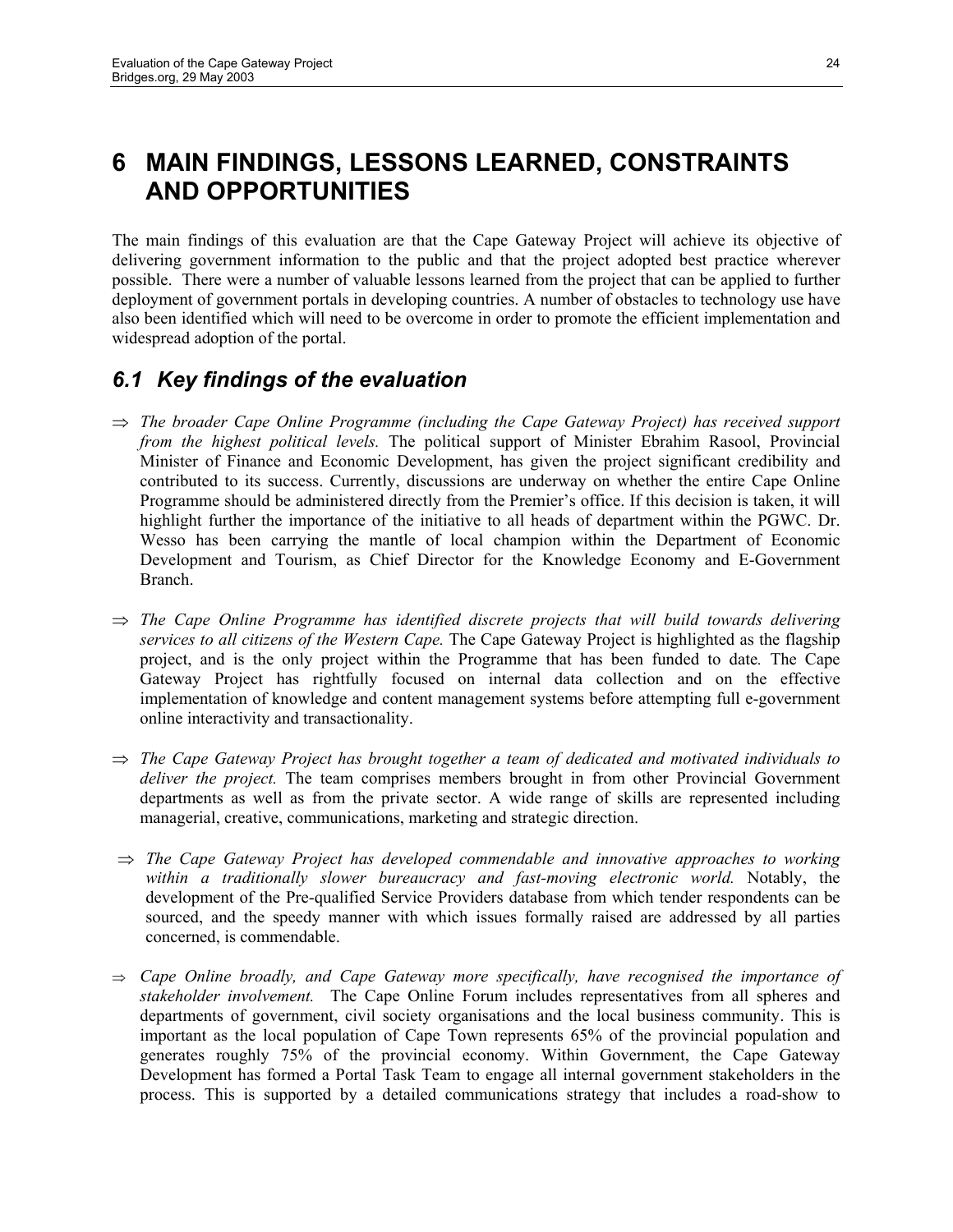generate awareness and visibility and ensure that government employees understand the importance of this programme of work.

- ⇒ *The portal content collection process ensures that Departments are the final custodians of the informational services generated.* Content issues are considered by the Portal Task Team members who represent all PGWC departments. The decision to identify web authors (who will contribute content) and web custodians (who will have the overseeing responsibility of what goes live on the portal) within each department, will ensure that departments are custodians of "their" knowledge and carry the responsibility to regulate its quality and accuracy.
- ⇒ *The Cape Gateway Development has displayed flexibility, and devised effective methods to addresses challenges that arise*. The Team has recently instituted a process whereby an issue can be brought to the immediate attention of senior management. It documents the urgency of the situation and explains the need for immediate action. The document is signed, dated and an urgent meeting called that determines the immediate next steps to ensure that the progress of the project remains as close to schedule as possible. One such success was the raising of SITA's declared position that the content management system developed by VIZ, a technology development company based in Cape Town, would be incompatible with the existing technical infrastructure and could not be deployed. This was overcome and the system is now in its alpha testing stage. Flexibility was also displayed when it was decided that it would be best to outsource the running of the contact centre, and not have it run by Government as originally envisaged. The ability to alter the course of actions based on continual review and consideration of new information is to be encouraged.
- ⇒ *The Cape Gateway Development, and preparations for the portal, have adopted a strong usability approach.* This is notable in that it focuses on the citizens that the portal seeks to serve, and the varying technical skills levels that the potential users of the portal will have (both internal and external to government). The Cape Gateway Development team drive projects along the core competencies of usability, accessibility and interface design.
- ⇒ *There are currently no formalised ongoing internal evaluation procedures built into the Cape Gateway Development, however there are some feedback mechanisms.* These include undertaking an external evaluation of the project by bridges.org, as well as the beta and alpha testing of the content management system.

#### *6.2 Unforeseen constraints and challenges arising that need to be addressed*

The Cape Gateway Development project attempted to identify foreseeable challenges and to account for them in the planning of the project. However this did not preclude unforeseen constraints and external challenges arising over which the project team had little or no influence. This called for some innovative problem solving, careful diplomacy and creative working within existing government structures and processes.

⇒ *The Cape Gateway Development was faced with unexpected levels of resistance to both the structural and technological elements of the project*. The separate departments within government are accustomed to structuring their operations within vertical department structures and not transversally across all departments. To date, no provincial level transversal system has been successfully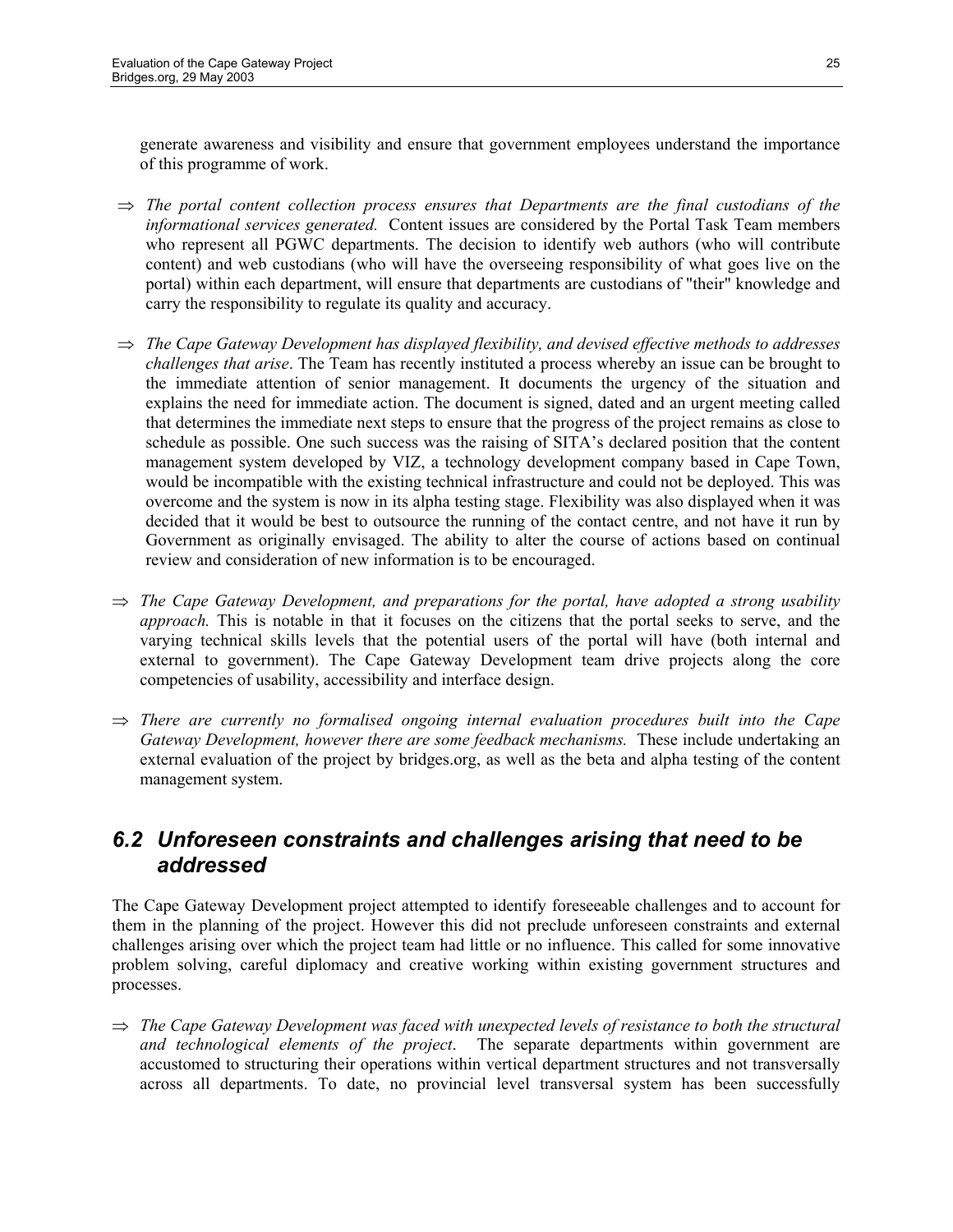developed and doing so requires significant high-level institutional buy-in and senior strategic direction to drive such initiatives. Even where national cross-departmental initiatives are in operation (such as the national systems for finance, and personnel management), these are still operated on outdated legacy systems and are not technologically progressive or innovative.

- ⇒ *Despite broad consultation and the formation of a representative Portal Task Team, decisions within the team do not get implemented effectively within the departments.* This can partially be attributed to the fact that the representatives attending the meetings do not have the support to bring the information back to departments that are receptive to the ideas and prepared to adjust their internal goals to achieve cross-departmental service delivery. This has been addressed in part through the internal road-show (pamphlets, CD-ROMs and presentations), but requires further strategic support at senior management level. This would involve a formalised and parallel change management programme that would inform management (who, more often than not, do not have a technical background) of the importance of such developments. Attendance at the Task Team meetings would then be enforced at a policy level and ensure that the time spent on the project would be followed with concrete deliverables. It is also anticipated that once there is a concrete deliverable, then support, commitment and solid participation will be more forthcoming from the departments.
- ⇒ *The PGWC is characterised by a lack of uniformity of key communications terminology and readily available content for the portal.* The portal content team believed that they would only need to collect, collate, apply final touches and publish the content, as per the initial project plan. As the project developed it became clear that there was a lack of clarity within departments as to *what* the services were that were offered to the citizens, let alone having that information available. Where text did exist, there was a lack of communications standards across departments to communicate key provincial government concepts, and what content there was was only available in one or two of the official languages. The creation of uniform communications standards is also being addressed by the Joint Marketing Strategy, and the Provincial Cabinet will need to advise on the measures to incorporate the new promotional logo with the Cape Gateway brand identity at an early date. Lastly, most of the available content for inclusion on the portal is only available on paper and needs to be converted into electronic format.
- ⇒ *The efficient implementation of the Cape Gateway is hampered by the current cumbersome tendering process.* The process is cumbersome both due to the amount of time required to complete the tender process, and from the perspective of compiling the tender advertisement. For example, projects over R30,000 are required to be on public tender for a minimum of 28 days, and then still need to be reviewed, considered, and awarded. The specific requirements for the wording of tender advertisements to be inclusive and non-discriminatory results in the paradoxical situation where far too many applications are received which then take time to process. This could have been averted through the setting of clearer parameters and more specific requirements to ensure that only the most suited applications are received.
- ⇒ *The Cape Gateway Portal is under severe constraints due to the fact that the Technology Team Leader position is still vacant.* Recruitment specifications for the position were disseminated in December 2002. The preferred applicant turned down the position in favour of a more competitive salary in the private sector and by this time, the second possible candidate had accepted a job offer elsewhere. The entire process to fill this post has had to be restarted, with the Work Study Group required to do another evaluation of the post and determine what is needed before advertising. Unfortunately, as the Work Study Group is concerned with detailing the more traditional requirements of a government post, it means that insufficient emphasis is placed on ICT and technical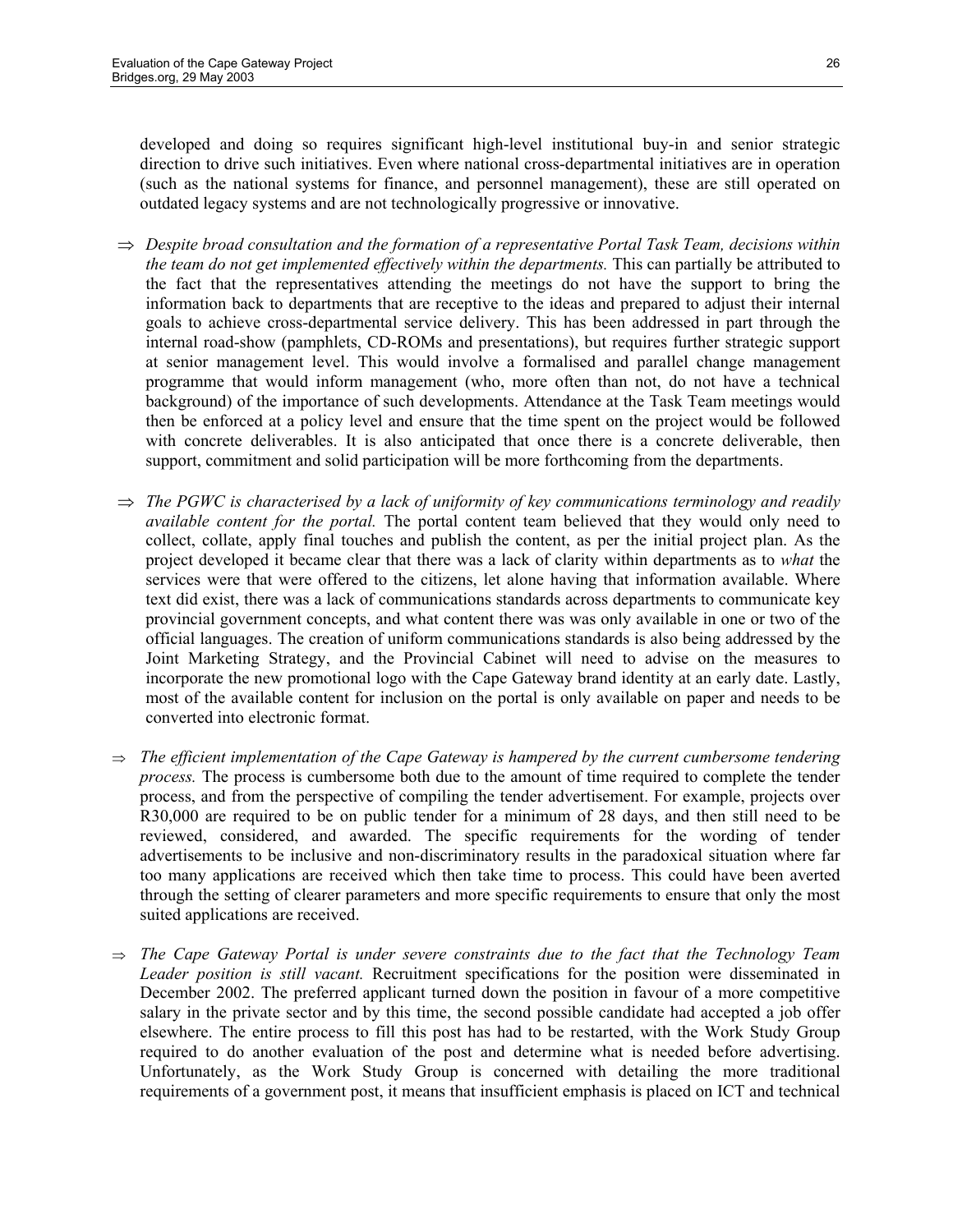skill considerations resulting in the position being allocated an inadequate remuneration package for the value of the skill-set required.

In the interim, attempts are being made with existing resources to draw up the portal's technical specifications. The launch of the Cape Gateway Portal is dependent on the technology arm of the project. However, without a team leader dedicated to driving the technology developments, there is a likelihood that the portal will not be ready for launching during 2003.

- ⇒ *Appropriate consideration needs to be given to the available resources and skills within government that can be allocated to the Cape Gateway project.* The Communications Services Directorate, which undertakes content translations for all provincial departments, has three employees dedicated to this task. This is completely inadequate, and the staff will not be able to generate all of the content for the portal. Contrary to statements of intent given at the beginning of the project, the IT Services Department were unable to fulfil the technical aspects of the project and external expertise had to be sought, further delaying the project. There was also a lack of clarity as to who would determine the technical specifications required for the development of the content management system, which almost resulted in the entire software package being redeveloped.
- ⇒ *Realistic and achievable timelines need to include an element of flexibility.* Bearing in mind the resistance that is to be expected, and the number of concurrent initiatives that have to be undertaken to ensure the success of a portal initiative, an element of flexibility needs to be included in the project planning. This will help ensure managed expectations, as continually shifting the deadline undermines the importance of the project being undertaken. There is a need to adopt a demand driven approach and to be flexible enough to respond.

#### *6.3 Key lessons learned in this project and opportunities for the future*

#### **LESSONS DRAWN FROM CURRENT SUCCESSES**

- ⇒ *Ground-breaking projects need to be steered by a champion(s) at the highest political and administrative levels.* This ensures the required political buy-in and overarching leadership, as well as the prioritisation and coordinated implementation necessary to ensure the success of transversal government initiatives.
- ⇒ *A series of related projects that address the various considerations of e-government, need to be implemented in a prioritised and timely manner to ensure a smooth transition towards e-enabled government service delivery.* These range from the need to have concurrent change management programmes for senior government officials, the need to undertake internal awareness creation programmes, and to support longer-term provincial infrastructure and telecentre access initiatives to ensure that the benefits of e-governance ultimately reach the people on the ground. Any portal initiative needs to be part of a broader solution targeted at the reform of the public sector and improved service delivery. Careful planning is required to prioritise and identify which projects need to be implemented concurrently.
- ⇒ *Forward thinking and technologically innovative projects require a strong team displaying a range of core competencies.* The unique and challenging environment that emerges within a team that possesses the work ethics of both the public and private sectors needs to be considered and harnessed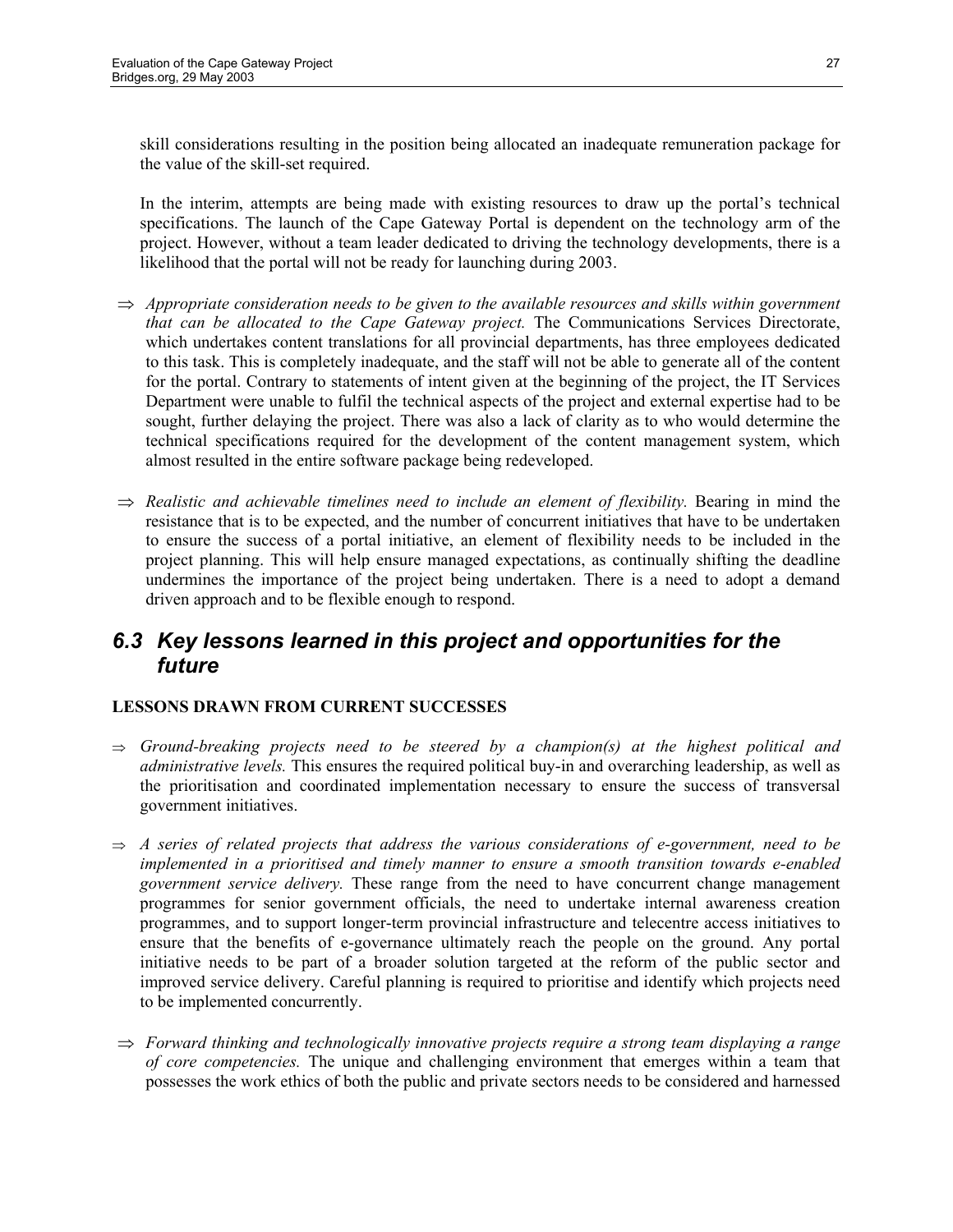in a manner that adds to the strength of the team. Also, sensitivity needs to be exercised in approaching more traditionally bureaucratic departments who are likely to resist reforms to government working practices.

- ⇒ *Innovative and technical teams driving e-government related projects should seek creative ways to operate within a traditionally bureaucratic environment.* The reality remains that any e-government initiatives operate within broader government legacies. While pushing new frontiers and improved efficiency is to be supported, government cannot be administered like a private sector business overnight, nor should it seek to be. Rather, typical private sector efficiencies and foresight are sought with the traditional oversight measures in place to ensure accountability and transparency.
- ⇒ *Stakeholder consultation is necessary to ensure participation and buy-in to the process.* Planning to get the message across to all the stakeholders is an integral part of the process. It would be unwise to consider the communications function as something that can be outsourced at the end of the project to a communications service agency. Rather it should be a key element that is integrated into every step of the programme.
- ⇒ *Departments should be the final custodians of the content and services generated on the Portal.*  Outsourcing the creation of usable content and allowing the relevant departments to review it perpetuates the misperception that content generation is an isolated task that lies over and above the department's existing priorities. Rather, content generation should be seen as an integral element of government service delivery, and departments should have a vested interest in the process and a responsibility to the citizen to maintain the relevance and accuracy of the information presented.
- ⇒ *Accepted methods to approach unforeseen challenges and a degree of flexibility are essential in addressing problems that may arise.* In ground-breaking e-government initiatives, no amount of planning (albeit essential) will cover every eventuality and an ability to think quick and smart will ensure that the project remains on course and as close to schedule as possible. There needs to be room for manoeuvre (this is likely to happen in a ground-breaking project, and there need to be mechanisms in place to deal with unforeseen challenges).
- ⇒ *Technologically heavy projects must be usability led.* Irrespective of the specific short and long term aims of any e-government initiatives, and in particular portal initiatives, it is important that the endusers of the technology are born in mind and that emphasis is placed on creating a technological environment that invites use and interaction, as opposed to alienating and discouraging use.
- ⇒ *Evaluation measures built into the project help ensure that the project remains on target and that it adapts, if necessary, to best serve the information needs of the citizen.* Internal evaluations should take place on an ongoing basis as part of the project-tracking processes, and external evaluations should take place at key milestones in the project.

#### **LESSONS DRAWN FROM UNFORSEEN CHALLENGES**

⇒ *Implementing innovative technologies and approaches to e-government will often be met with organisational inertia and resistance.* Government departments are heavily involved in meeting their own internal goals and objectives, and unless an e-government programme is driven from the highest levels, such projects will not receive the prioritisation required (for example in the realm of generating usable content for the portal). The value of running parallel change management programmes in such situations cannot be underestimated, as well as conducting provincial awareness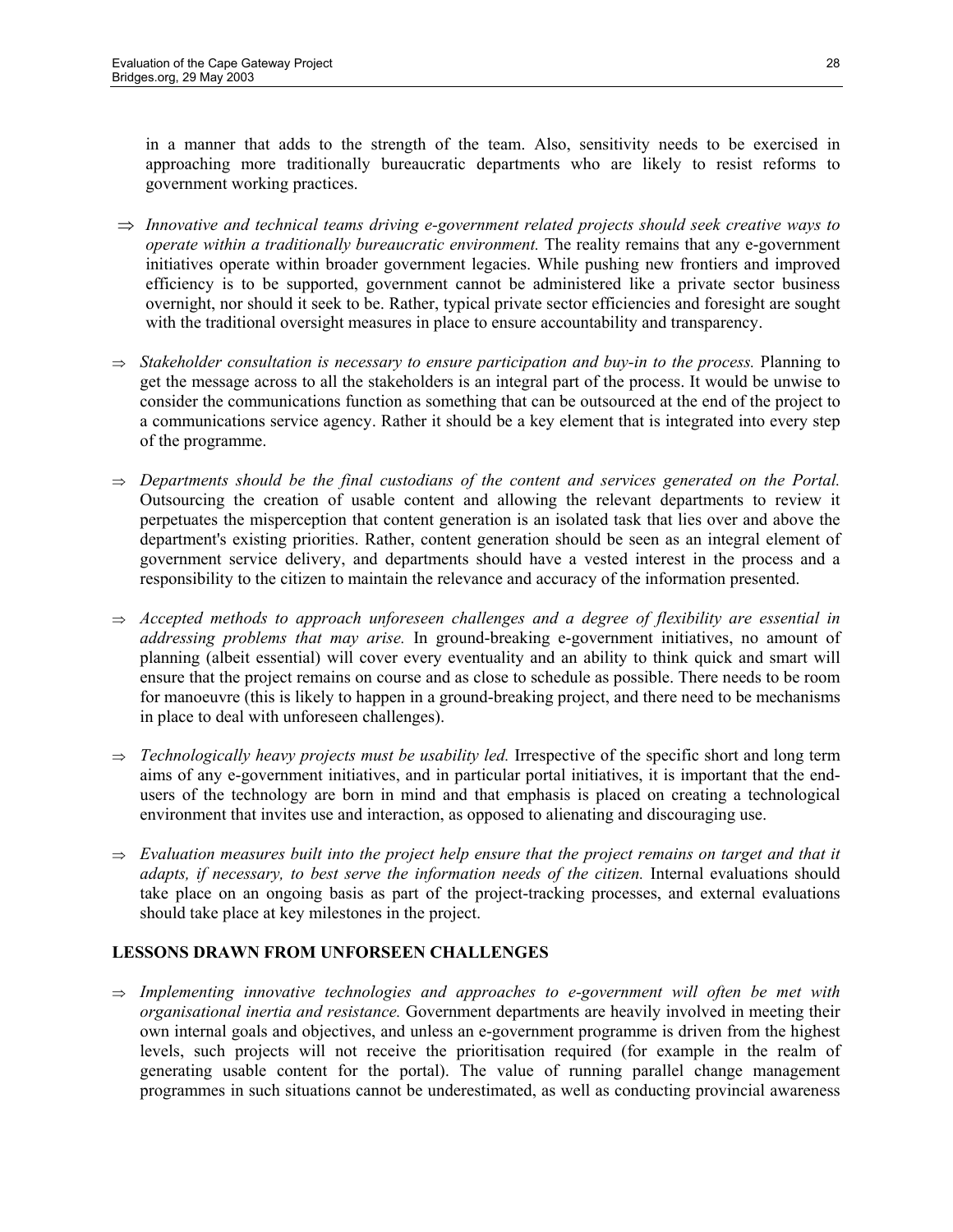campaigns. The sooner there is a concrete deliverable the more likely it is that government departments will be willing to participate in and support the process.

- ⇒ *Content generation and communications standards need to be agreed at the start of the project if they are not already in existence.* The availability of relevant pre-existing content, in electronic format, should not be assumed under any circumstances. Only with strategic direction from top management will the generation of appropriate, relevant and accessible content be prioritised. Most of the content that is available provides detailed information on government vision and strategy, but there is little on what departments actually do and the services they offer.
- ⇒ *Creatively working with existing government processes whilst longer-term and more effective legislative changes are in the pipeline.* The Pre-qualified Service Providers database has helped speed up the process, and now such projects can be on tender for only one week before tenders are considered and awarded, and it is advertised to a closed email list that was drawn from a public process.
- ⇒ *Never underestimate the specialised skill set that will be required in undertaking e-government projects, and the high cost of these skills.* Ensure that posts are clearly defined and that the more technical skill-sets are accurately described and valued in order to carry out projects of this magnitude. The people required for such posts will normally be in employment, and there needs to be a quick turn around time to ensure that they are integrated into the project before accepting other offers in a faster moving private sector.
- ⇒ *Identify internal capacity and technical responsibilities at the outset of the programme.* This will ensure that adequate resources are assigned to the project and that additional skill-sets required can be recruited in good time.
- ⇒ *Timelines need to be realistically determined and adhered to as closely as possible.* This may necessitate instituting creative solutions when challenges to the project arise. It is important that promised deliverables are available as close to the scheduled dates as possible to ensure that government departments that have not yet fully bought into the process see the benefit of and commit to participating. Unnecessary delays will harm the credibility of the initiative.
- ⇒ *Project management.* A project coordinator needs to be hired at the outset to coordinate the project progress before each individual component gets too entrenched in its own work. Work breakdown structures must be presented at the beginning of the project, detailing who is accountable to who and what the processes for reporting are. A representative and broad project team needs to be in place when these structures are determined, to provide a range of different perspectives on possible challenges that may arise.
- ⇒ *Issues of privacy, data protection, and security will affect the widespread use of the portal, sooner or later.* With the increased migration of public records to electronic formats, existing legislation will need to be reformed and supplemented with more specific legislation to deal with the issues that will arise. This issue has yet to arise at this stage of the project, but needs to be born in mind for the future.
- ⇒ *Partnerships between different spheres of government are important.* This is best achieved in small steps, beginning with a formalised framework for collaboration, followed by tackling small joint projects that lead towards full political sign-up.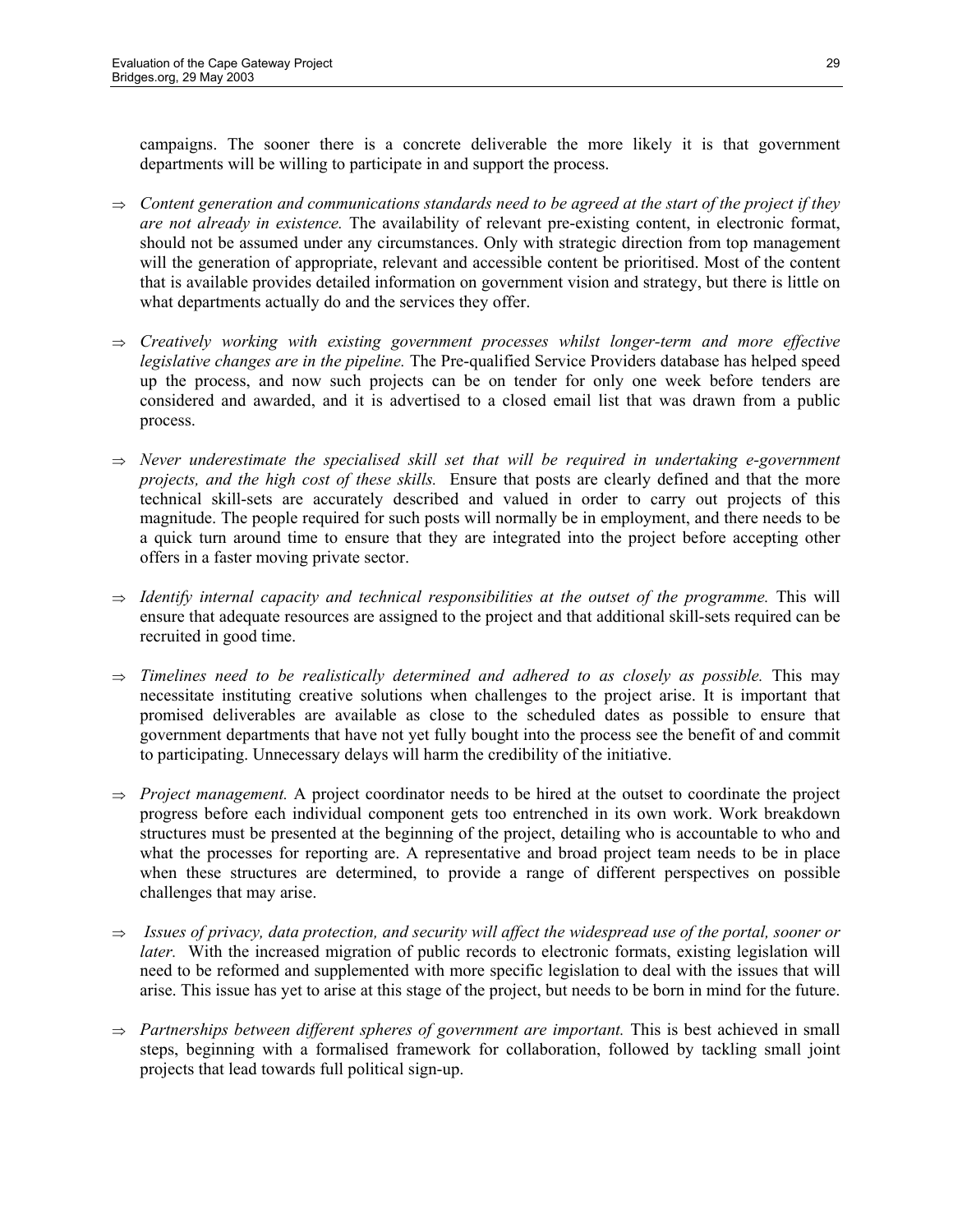⇒ *Get people in place first.* This includes top management strategic support, to overarching project management and representatives from all government departments and stakeholders. Ultimately, despite it being a technology-based programme, it remains focused on the people who will conduct the work and on the people to whom these services will be delivered.

# **7 CONCLUDING REMARKS**

In May 2001 the Provincial Government of the Western Cape (PGWC) set out a ten-year strategy for dealing with the challenges facing the province, in particular channeling the forces of globalisation for the elimination of poverty and the empowerment of people to lead fulfilling lives. The Provincial Government identified the potential that the effective use of Information and Communication Technologies (ICT) offered and developed the Cape Online Programme of projects. The Cape Gateway portal was one of these inter-related projects that were designed to improve internal efficiencies in service delivery, and enhance the overall competitiveness of the region, and improve the lives of the Western Cape's citizens through improved access to government content and services. The establishment of Cape Gateway and its information portal are central to the PGWC's efforts to introduce e-government to the Western Cape Province. The Cape Gateway project is the first step in the staged introduction of egovernment in the Western Cape.

Bridges.org was engaged as an outside consultant to conduct an independent evaluation of the Cape Gateway Development project, and was tasked with evaluating the strategies and actions that have been implemented to develop the portal element. Bridges.org did not seek to assess the project management methodology of the portal project, but rather sought to comment on the approach taken to date, especially in relation to criteria designed to assess whether the project delivered what is called *Real Access* to technology.

This evaluation report presents the lessons learned in this project so far, provides feedback on implementation and lessons learned, and is intended to provide resource materials for planning and implementing future steps in the Cape Online Programme and related initiatives.

The evaluation found that the KEEG team has consistently tried to adopt best practice in their work, and to take full cognizance of the needs of the citizens of the Western Cape. Their methodology has been externally focused and driven by customer demand. They have met all of the *Real Access* criteria set by the evaluators, and are committed to passing on the fruits of their work to others engaged in this kind of work, and at little or no cost. They have encountered a number of obstacles, the majority from external bodies and outwith their control. Wherever possible they have overcome these obstacles and the lessons learned will be invaluable for the later stages of this project and others that KEEG and the PGWC will undertake in the future. Principally, the need for more flexible and informal structures in the Provincial Government, the removal of bureaucratic hurdles, and increased awareness of the benefits that ICT and egovernment can bring for all citizens and members of government are all issues that need to be addressed.

We commend the efforts of the team, and of Dr. Wesso for providing the vision and leadership that is necessary for success in this kind of projects. We are confident that the portal will deliver the standard of service expected, and with relevant content, cheaply, easily and effectively to the citizens of the Western Cape, and hope that other administrations in South Africa and elsewhere will learn from their experience.